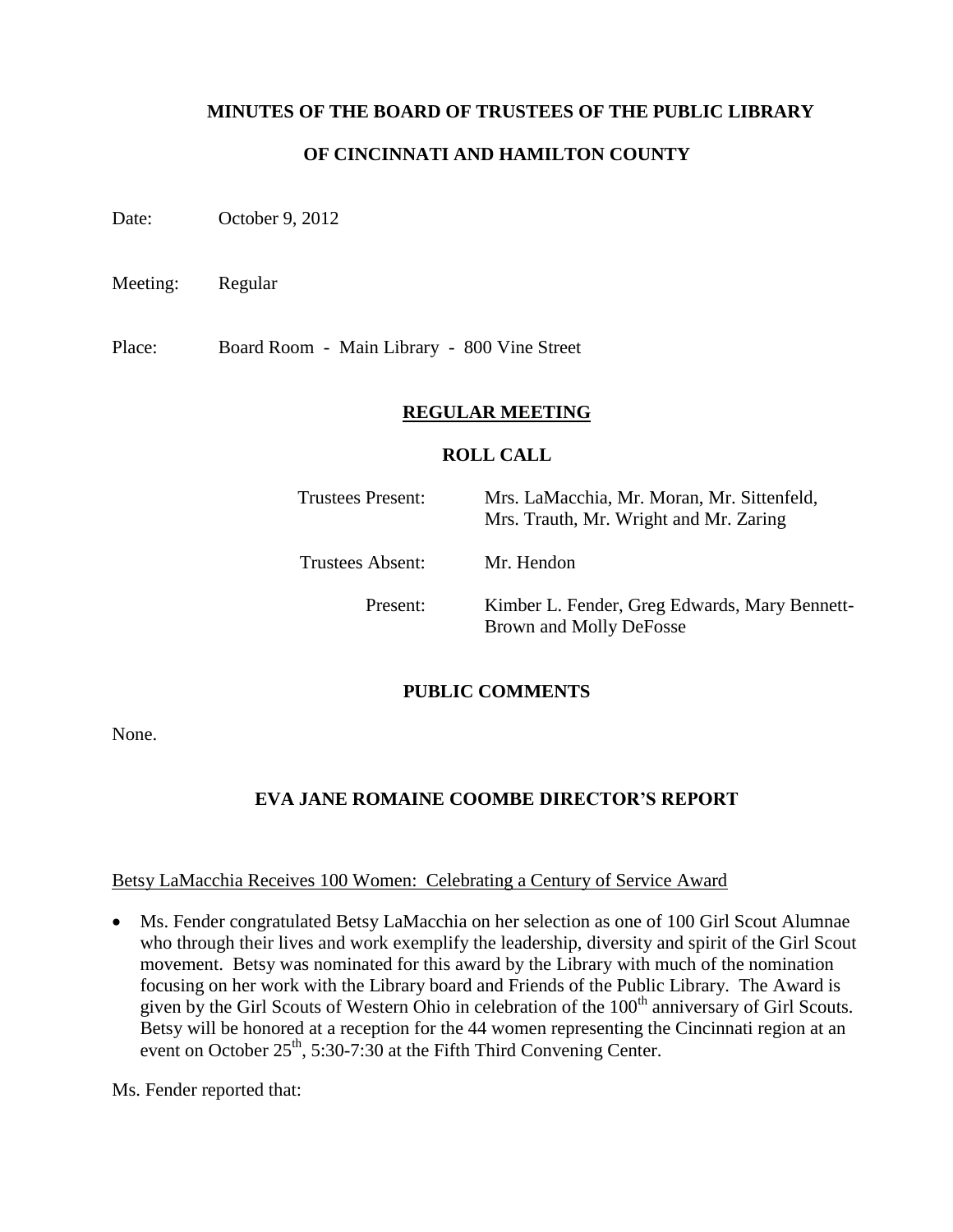### Retires to be Recognized in December

 Thirty-three retirees will be invited to attend the December Regular Meeting of the Board. Each year the Board recognizes those retirees with 20 or more years of service at the Library.

### Deputy Director Hired

 Greg Edwards, formerly Assistant Director Library Services, has been selected to fill the newly created Deputy Director position. The position of Service Operations Manager has been filled by Paula Brehm-Heeger.

### Strategic Plan Update

#### **The Library will achieve financial security by:**

Increasing loyal customers in the short-term

- Contact the 20% of Hamilton County households without a Library card
- Expand service locations through kiosks/boookmobiles
- Implement complimentary cards
- Continue advertising campaigns

Solidifying the lifetime customer base

- College card campaign
- Revise fine structure/eliminate fines
- Give every child and teen a Child Only or Teen Only card
- Make printing, all payments simpler
- Implement Library Pride advocacy campaign

Reducing costs by embracing digital service delivery

- Offer digital content of all formats
- Redesign support services for the  $21<sup>st</sup>$  century
- Outsource additional library functions
- Review services offered at branch libraries
- Expand self-service options

Sustaining existing funding streams

- Renew the tax levy
- Achieve modest PLF growth in the State's 2015 budget
- Make OPLIN funding budget neutral for our Library

#### **The Library will advance the use of digital content by:**

Expanding the digital collection in all formats

- Digitize locally owned content
- Address problem of publishers not selling content to libraries
- Purchase additional digital products
- Integrate ebooks into catalog

Incorporating digital content into all Library initiatives

• Include digital titles in FBOM, OTSP, Sneak Peeks, titles featured on webpage, etc.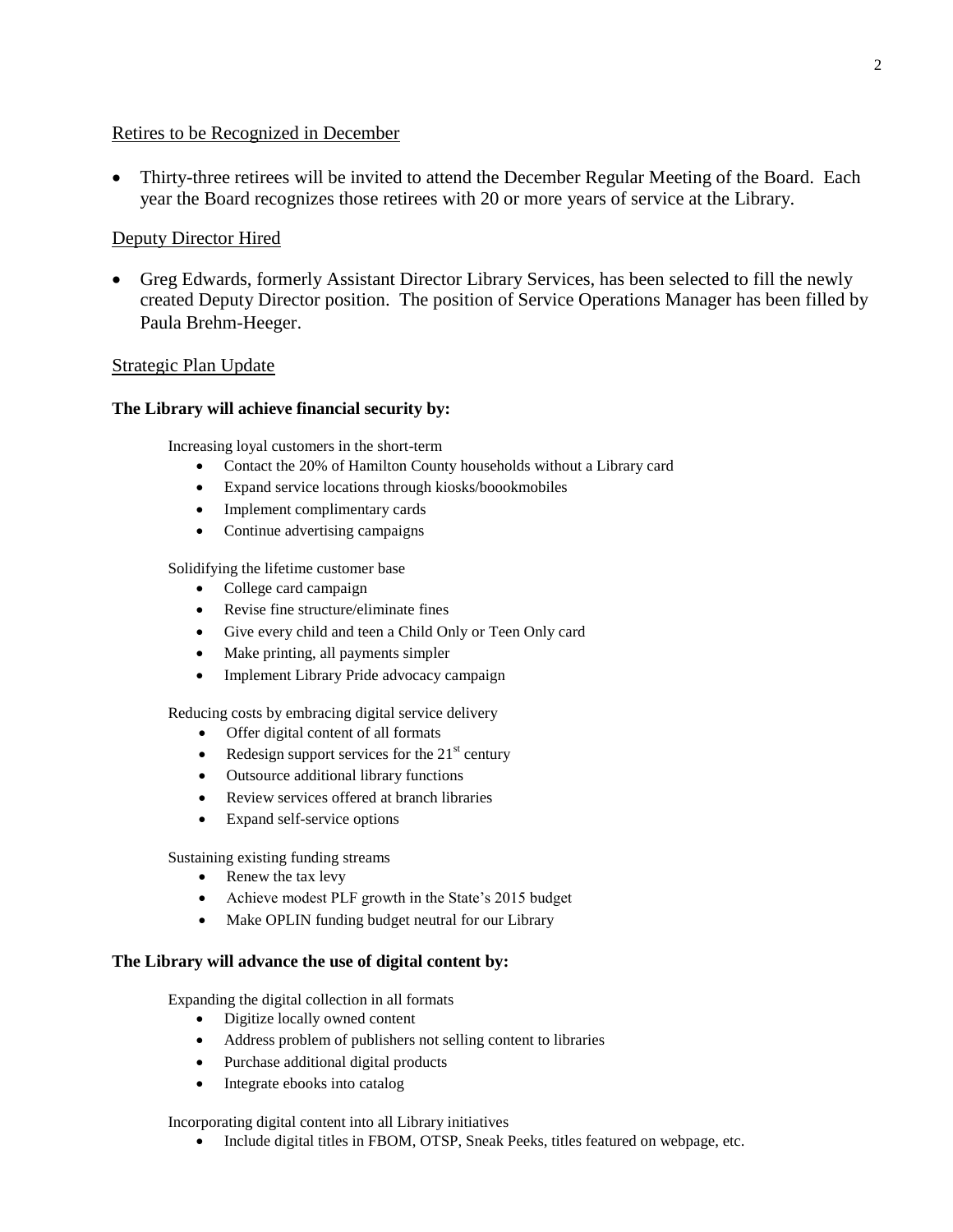- Revise the webpage to integrate digital content
- Conduct programs using technology
- Add gamer stations, maker space and other technology focused spaces
- Add e-readers to Outreach services

Introducing new technologies to our community

- Make digital content easier to use ReadersFirst Initiative
- Purchase e-devices for every location
- Add QR codes for Library content outside the Library (colleges, waiting rooms, etc.)
- Add TechSpace at Main (genius bar)
- Add content creation spaces at some locations

#### **The Library will excel in customer service by:**

Making the Library convenient to use

- Implement use of 24 hour accessible lockers and DVD vending units
- Connect cell phone numbers to accounts so cardholders can use simple text commands to do actions like renew or place holds
- Review and revise hours of operation
- Eliminate the use of Library jargon
- Expand the hours of the VIC

Exceeding customer expectations

- Respond to email, text and phone questions immediately
- Send follow up emails to customers suggesting a purchase and develop a procedure to place a hold on these items when they are purchased
- Develop custom email newsletters/reading recommendations
- Increase bandwidth
- Handsell titles
- Facilities/equipment maintained in excellent, working condition
- Establish and meet turnaround times for facilities/equipment repairs

Providing a welcoming environment for all Library customers

- Make all Library facilities and services accessible to all
- Provide inclusion training for all staff
- Create signage that is easy to use and highly visible
- Require staff training to become customer service specialists
- Eliminate service desks
- Add AV to meeting rooms

#### **The Library will become the first choice for information by:**

Providing a comprehensive collection of resources accessible in multiple formats

- Expand the digital collection to meet growing demand
- Offer digital content in all subject areas
- Promote extensive collection of databases
- Hot Authors and Sneak Peeks for teen, juvenile titles

Offering alternative means for staff to assist customers

- Explore functionality of mobile services
- Use mobile technology within our facilities when staff are assisting customers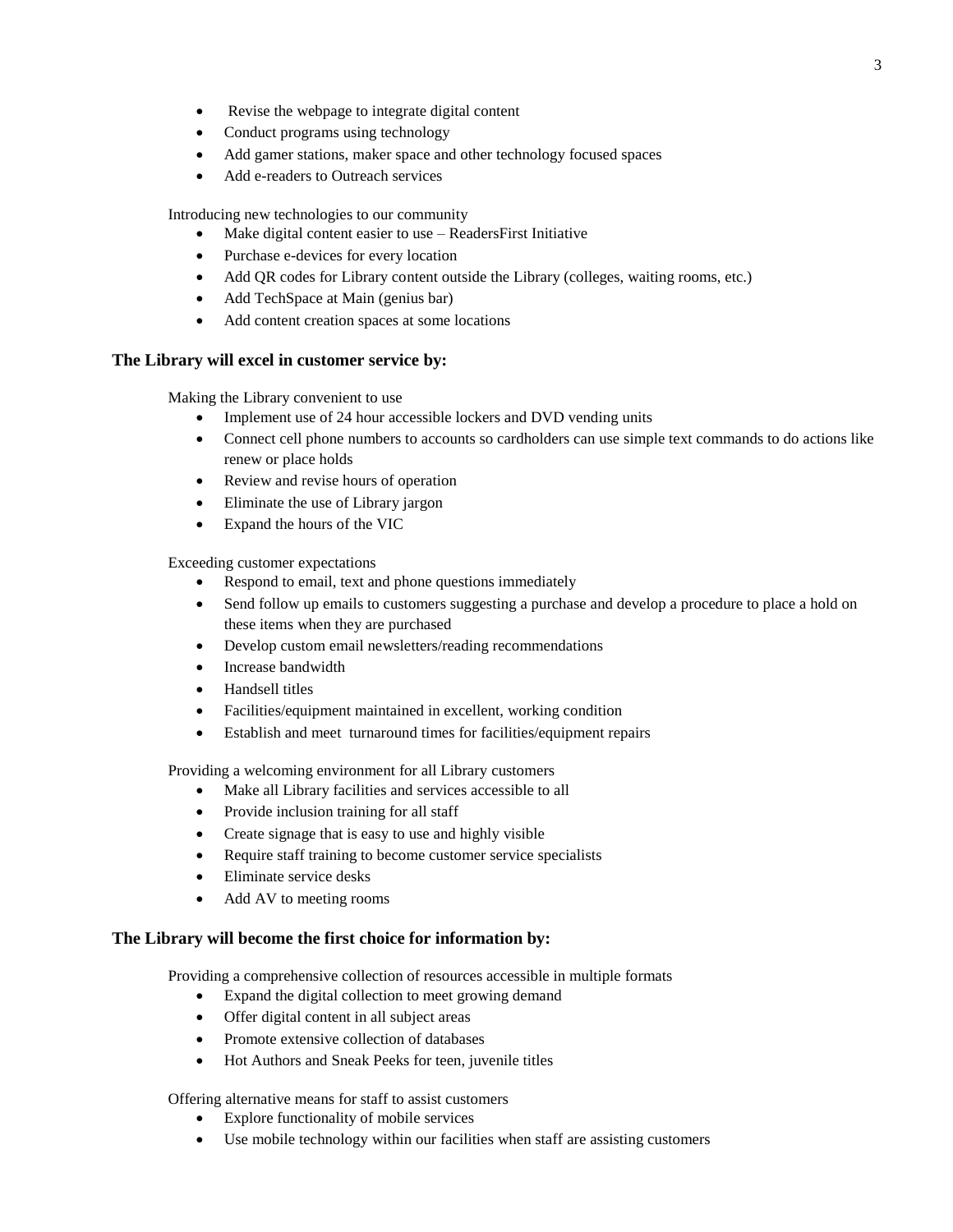- Explore the use of Skype, chat and other interactive, face-to-face services
- Deploy tablets

Establishing our credentials as the information experts

- Promote our research services to the community
- Adopt a slogan that includes "information experts"
- Certify staff who have completed a course of training as information experts
- Offer in-depth assistance by appointment

#### **The Library will support literacy and lifelong learning by:**

Continuing education during out-of-school time

- Expand homework help to locations as needed
- Change summer reading program to emphasize participation in communities where students are not reading at grade level
- Initiate more reading incentive programs
- Work with Read Aloud to encourage reading in our communities
- Expand Braincamps into branches part of Read On!
- Offer quiet study areas
- Add AfterSchool Edge to all locations

Providing a variety of educational programs for our community

- Work with community partners to develop educational programs
- Work with community partnerships to ensure all students are reading at grade level by third grade
- Implement tutoring program for Read On!
- Expand teacher collections through Outreach Services
- Utilize Accelerated Reader program

Preparing children to succeed in kindergarten

- Take the Library to children
- Offer parent/caregiver certification for early literacy training
- Expand the shared reading initiative

#### Leadership Cincinnati Meeting at the Main Library

• Class 36 of Leadership Cincinnati will hold the afternoon session of Think Regionally, Act Regionally Day, October 11, here at the Main Library.

#### United in Sharing Campaign Very Successful

- The Library's United in Sharing Campaign kicked off on September 20 and is off to a great start.
- MVP Awards Presented
- Michael Christian-Budd, Original Cataloger and Jill Spiegel, Library Services Assistant, Symmes Township Branch, were recognized with MVP awards.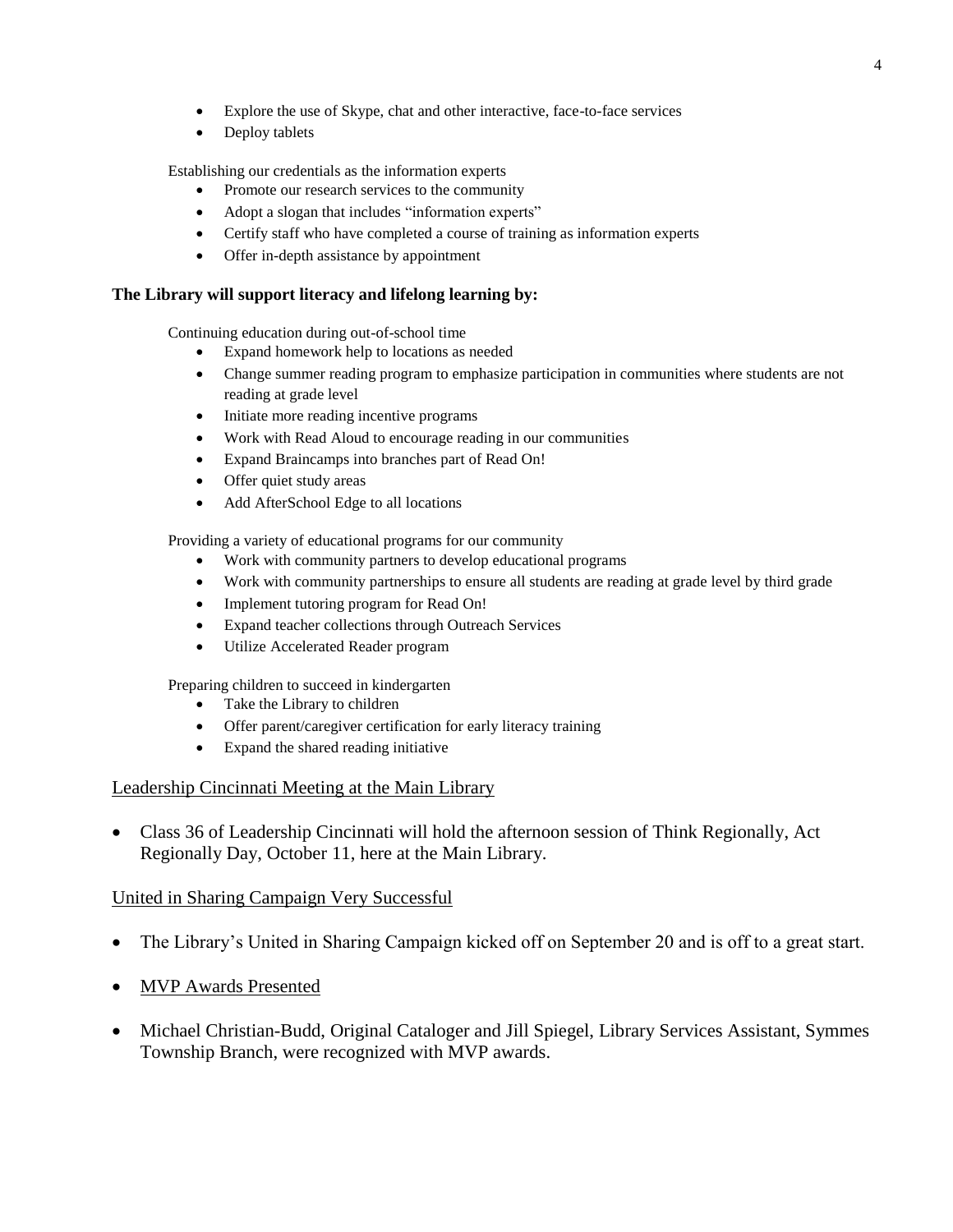## Thomson Exhibit Opening Event

 A ribbon-cutting and lunch with family of Peter G. Thomson (1851-1931), will be held to mark the opening of an exhibit of illustrations from books published by Thomson in the 1880s.

## Ipads, Kindles, and Nooks

The Library has purchased an iPad, Kindle and Nook for branches and Main Library Departments.

## Read Aloud

- Read Aloud distributed materials to 15,000 students in Cincinnati Public Schools including a bookmark urging parents to borrow books from the Library and keep reading to their children.
- Read Aloud will be distributing their Big Box of Books to children and has asked the Library to participate in this event.
- We are working with Read Aloud to create a school year read aloud program that would utilize our summer reading tracking software to track and reward the time parents spend reading aloud.

## Read On

- Read On is the new name for a regional grade level reading initiative involving more than 70 organizations in an effort to get all children reading at grade level by grade three. Three factors are critical to achieving this ambitious goal: Kindergarten readiness, school attendance, and stopping summer learning loss.
- The Library already has many programs to assist with Kindergarten readiness. We are planning to continue these efforts but not add new programs at this time.
- When staff observe children in the Library we will ask what school they attend. A quick check of the school calendar and we know whether or not to contact the school regarding truancy.
- Two programs offered by the Library can address summer learning loss summer reading and Braincamps. Utilizing data from public schools we will be emphasizing participation in these two programs in the communities showing the greatest opportunity for improvement.
- The Library will be joining local businesses and non-profits in providing tutoring, crucial to improving reading scores, to students at 18 Cincinnati Public Schools

## Beyond Civility: Communications for Effective Governance

 The Library has agreed to serve as a venue and promote a series of programs featuring pairs of leaders in a conversation sharing personal stories about the people and events that shaped their interests.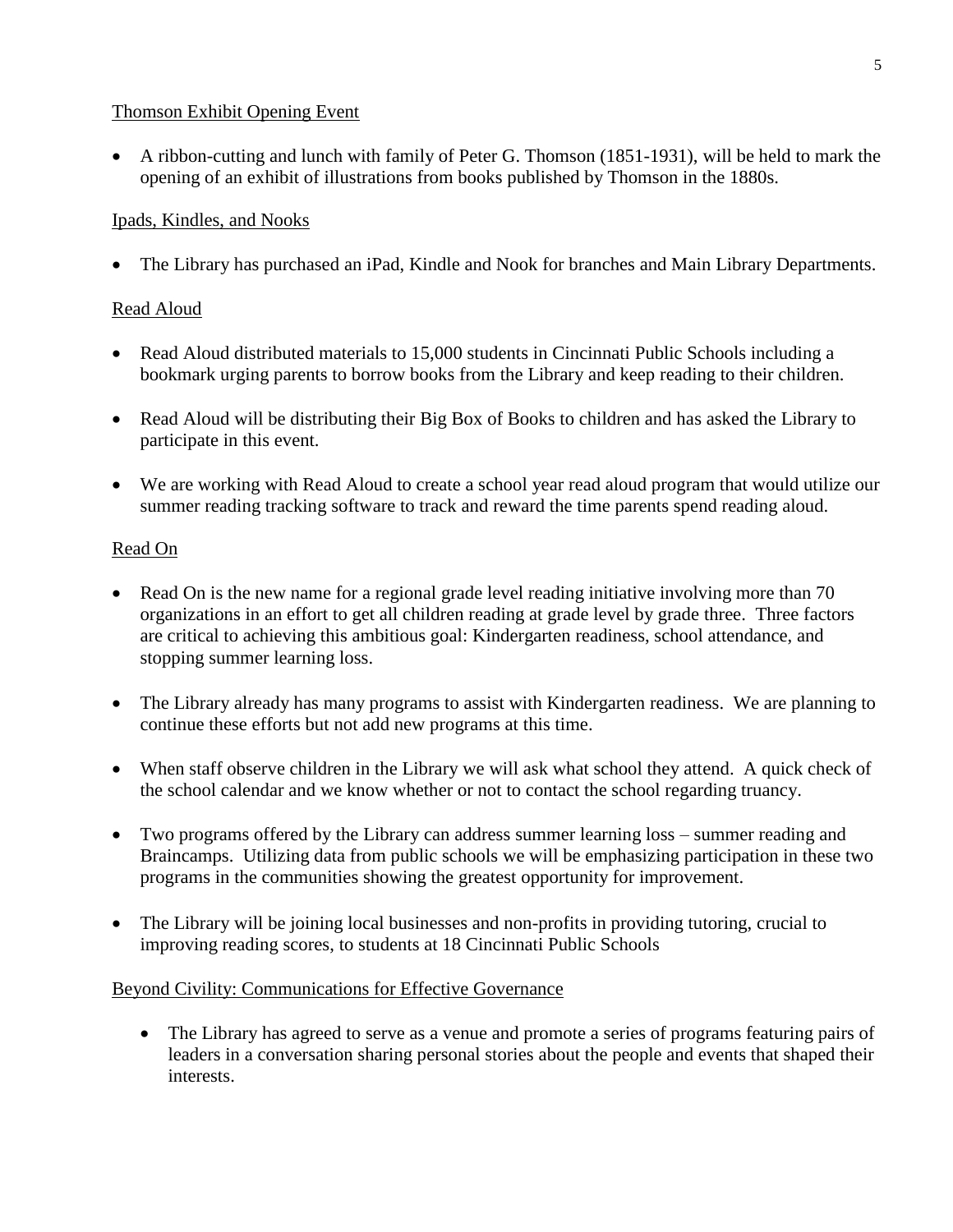#### Board Meetings Going Green

 Library staff proposed use of a paperless system, Board Docs, for board reports beginning next year. The Board agreed this was a good idea and asked more investigation be done.

The report was received and filed.

### **FISCAL OFFICER'S REPORT**

Ms. DeFosse reported that:

#### Auditor of State Award with Distinction

The Library has received again the *Auditor of State Award with Distinction*. The award is given to entities that file an annual Comprehensive Annual Financial Report (CAFR) and timely financial reports in accordance with GAAP, as well as receive a "clean" audit report.

#### Governmental Revenue – Annual Comparisons

PLF – The revenue for 2012 is on target to the original projection of \$35.5 million. As noted last fall, this is the first time since 1990 that State revenue is below \$36 million. In 2013, PLF revenue is expected to increase slightly to \$36.3 million. The new budget year begins in July, 2013 which may or may not result in changes for the second half of the year.

Property Tax - The County has distributed the bulk of this year's property tax revenue and it appears that their \$17.8 million estimate will be accurate. The County Auditor estimates 2013 property tax revenue at \$320,000, or 1.8%, less than this year. In general, this is \$2.5 million, or 12.5%, less than anticipated from the originally requested tax levy beginning in 2009 with the first receipts in 2010.

|                            | 2009<br><b>Actual</b> | 2010<br><b>Actual</b> | 2011<br><b>Actual</b> | 2012<br><b>Actual &amp; Est</b> | 2013<br><b>Estimated</b> |
|----------------------------|-----------------------|-----------------------|-----------------------|---------------------------------|--------------------------|
| <b>Public Library Fund</b> | \$39,066,949          | \$36,702,540          | \$37,647,070          | \$35,515,843                    | \$36,380,661             |
| <b>Tax Levy</b>            |                       |                       |                       |                                 |                          |
| <b>Gross Receipts</b>      |                       | 19,691,611            | 19,655,069            | 17,804,805                      | 17,484,390               |
| - Less Fees                |                       | (239, 664)            | (247,313)             | (260, 164)                      | (250,000)                |
| - Less Election Expense    |                       | (174,050)             | $\overline{0}$        | $\overline{0}$                  | $\overline{0}$           |
| Net Receipts               | 0.00                  | \$19,277,897          | \$19,407,756          | \$17.544.641                    | \$17,234,390             |
| Year to Date Total         | \$39,066,949          | \$55,980,437          | \$57,054,826          | \$53,060,484                    | \$53,615,051             |

During the first two years of the levy, we were able to generate a savings with the expectation that the revenue would remain flat while expenses would increase slightly. Unfortunately, the tax levy revenue has decreased each year as the result of property valuations being reduced. During 2012, we have worked diligently to maintain operating costs within our current year revenue. It will be difficult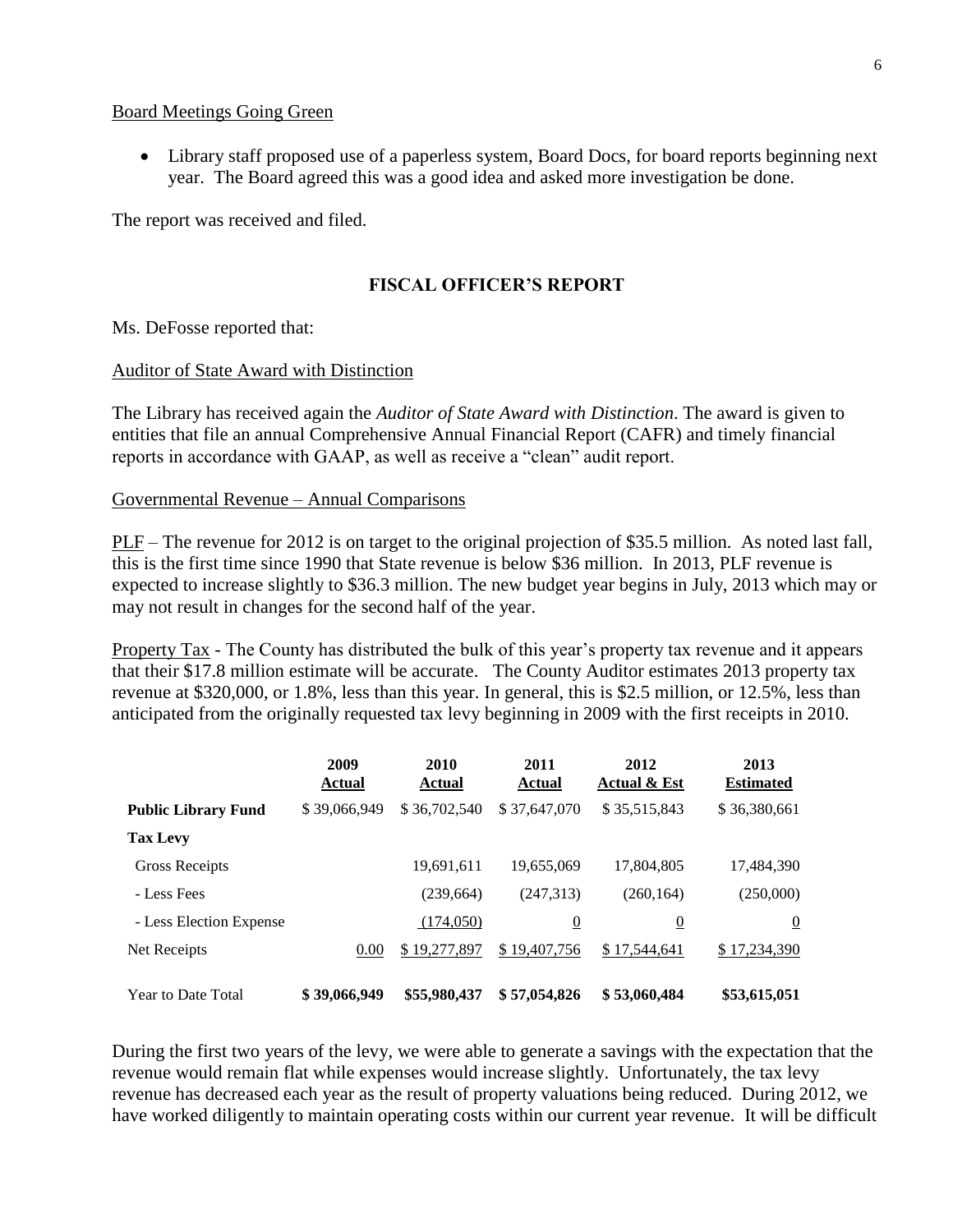to continue to do this into 2013, and we will most likely begin spending the savings from 2010 and 2011 on operating expenses.

The report was received and filed.

## **FINANCE AND AUDIT COMMITTEE REPORTS**

Mr. Zaring recommended:

Revisions to 2012 Annual Appropriations

Authorization is requested to *increase appropriations* as follows:

| General Fund | Revision     |
|--------------|--------------|
| Salaries     | \$150,000.00 |

The increase is the result of an increase in lump sum payments of PTO and sick time accrued upon retirement. The increase in retirements is in part due to the changes in the OPERS retirement plan. Because this change results in an overall increase in appropriations, it must be submitted to the Hamilton County Budget Commission for amended certification.

Mr. Sittenfeld moved that the Finance and Audit Committee Report be approved as submitted. Mr. Zaring seconded.

Voting for the motion: Mr. Moran, Mrs. Trauth, Mr. Sittenfeld, Mr. Zaring, Mrs. LaMacchia, and Mr. Wright … 6 ayes. The motion carried. **(24-2012)**

Resolution Accepting Tax Levy Amount and Rate

Mr. Zaring reported that the following resolution for acceptance of 2013 tax levy rates and amounts must be approved and returned to Hamilton County Auditor Dusty Rhodes before October 24.

## **Resolution Accepting the Amounts and Rates as Determined by the Budget Commission & Authorizing the Necessary Tax Levies and Certifying Them to the County Auditor**

Board of Trustees Rev. Code, Secs. 5705.34

**WHERE AS**, This Board of Trustees of the Public Library of Cincinnati and Hamilton County in accordance with the provisions of law has previously adopted a Tax Budget for the next succeeding fiscal year commencing January  $1<sup>st</sup>$ , 2013; and

**WHERE AS**, The Budget Commission of Hamilton County, Ohio, has certified its action thereon to this Board together with an estimate by the County Auditor of the rate of each tax necessary to be levied by this Board and what part thereof is without, and what part within the ten mill limitation; therefore be it

**RESOLVED**, By the Board of Trustees of the Public Library of Cincinnati and Hamilton County, Hamilton County, Ohio, that the amounts and rates, as determined by the Budget Commission in its certification, be and the same are hereby accepted; and be it further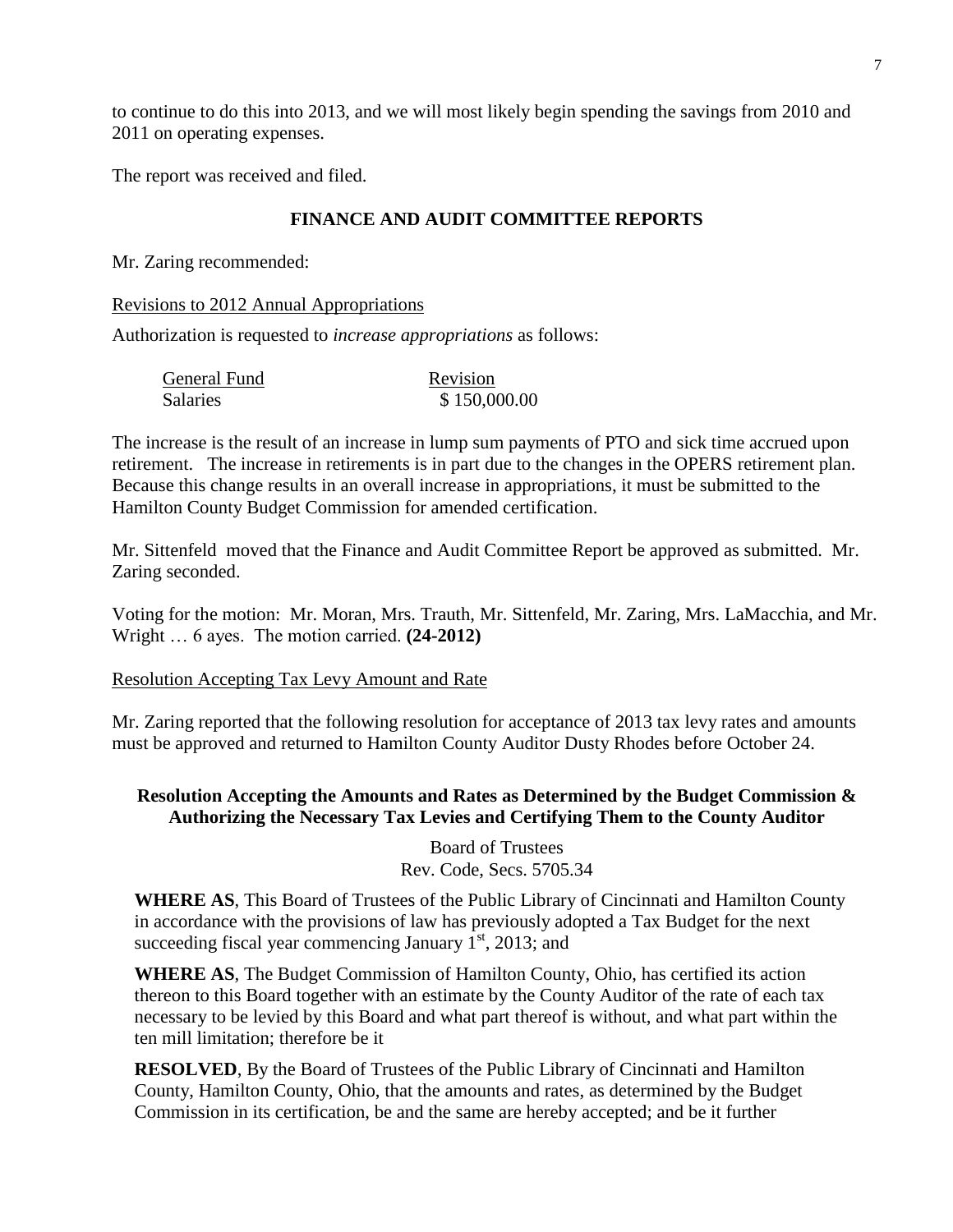**RESOLVED**, By that there be and is hereby levied on the tax duplicate of said Joint District the rate of each tax necessary to be levied within and without the ten mill limitation as follows:

The County Auditor estimates that \$17,484,390 will be derived from a 1 mill levy for the Public Library from levies outside the 10M limitation.

and be it further

**RESOLVED**, That the Clerk of this Board be, and is hereby directed to certify a copy of the Resolution to the County Auditor of Hamilton County.

Mr. Sittenfeld moved that the Finance and Audit Committee Report be approved as submitted. Mrs. LaMacchia seconded.

Voting for the motion: Mr. Moran, Mrs. Trauth, Mr. Sittenfeld, Mr. Zaring, Mrs. LaMacchia, and Mr. Wright … 6 ayes. The motion carried. **(25-2012)**

## **REPORT OF THE FACILITIES AND FINANCE & AUDIT COMMITTEES MEETING HELD ON AUGUST 27, 2012**

The Facilities and Finance &Audit committees met jointly on August 27. Committees Chairs William J. Moran and Allen G. Zaring, Library Trustees Robert Hendon and Paul Sittenfeld were present. Library staff members Kim Fender, Pat Schoettker, Greg Edwards, Mary Bennett-Brown and Molly DeFosse were also in attendance.

Library staff made a presentation on a proposed New Service Delivery Model at this meeting. The presentation was the result of several months' research. In the presentation staff identified factors impacting how libraries operate including:

- Transition to digital content
- Financial constraints
- County demographics
- Cardholder behavior

The staff made several recommendations concerning addressing these changes through our services. First and foremost, staff recommends against closing branches at this time. Additionally, staff recommends:

- Over time, adopt three branch models and redefine "ideal" service delivery
- Over time, address issues with smallest branches
- Invest in infrastructure and technology
- Re-purpose existing facility spaces
- Conduct pilot projects
- Plan for the next tax levy

The Committees were not asked to recommend any specific actions to the Board. Instead, approval will be sought as needed to implement the recommendations.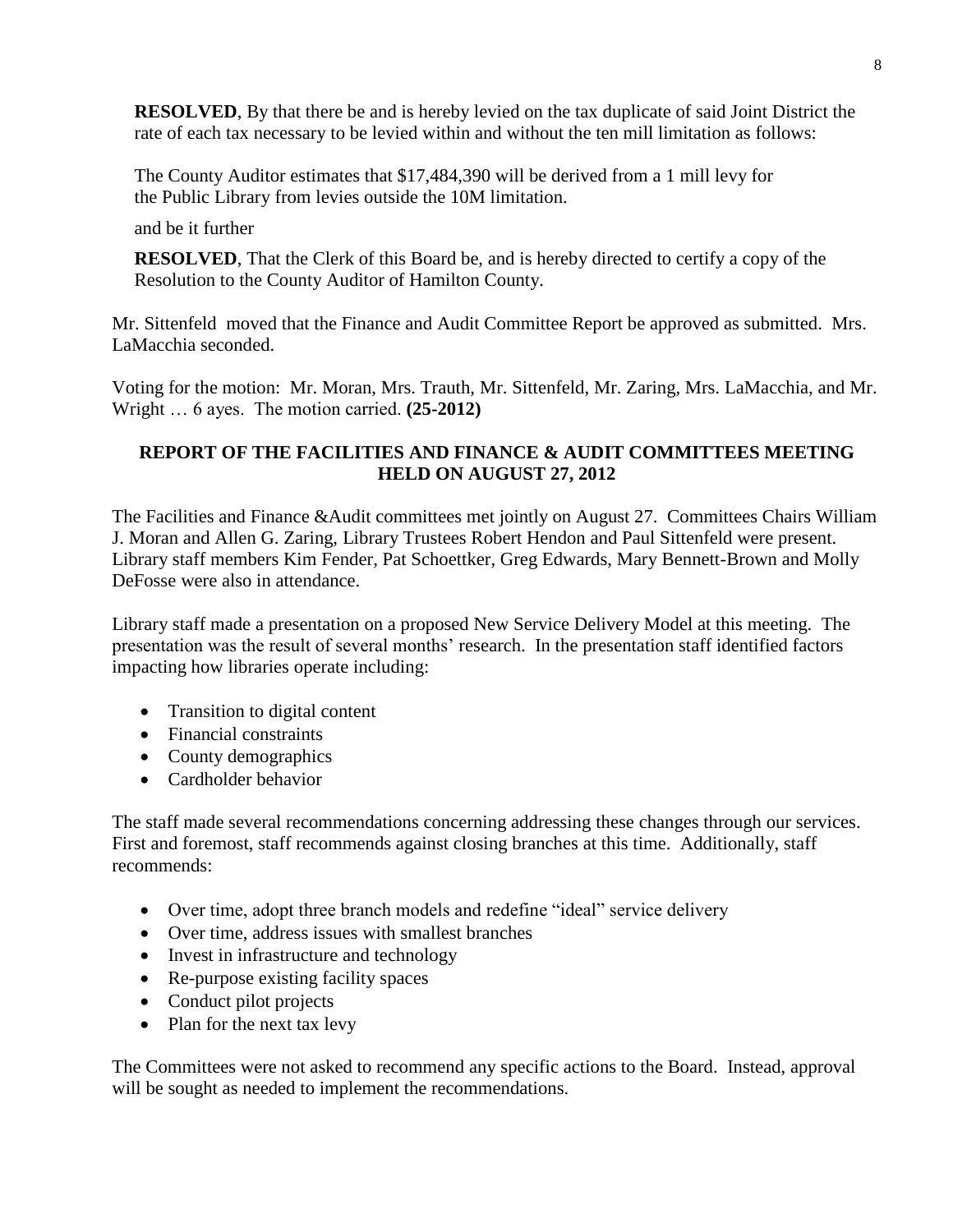## **FACILITIES COMMITTEE REPORT**

The Facilities Committee met on October 3, 2012. Committee Chair William J. Moran, Trustees Ross Wright, and Barbara Trauth, and staff members Kim Fender, and Greg Edwards were in attendance.

It is the recommendation of the Committee that the Board take the following action:

### 2012 Energy Retrofit Project

### *Phase One Tax Credit*

• Deny a request from Paul Ehrlich, President of Building Intelligence, to assign the Library's EPAct Tax deduction to his firm. There was not sufficient benefit to the Library.

#### *Phase Two*

 Approve the following bid advertisement for phase two, with dates included in the draft bid ad to be changed if needed, with the increased estimate of \$1,530,000. The cost increase is due to the higher than expected labor costs to remove and install air handler units in pieces as a result of their location within the building. The Committee concurred with staff that these mechanicals must be replaced and that the cost savings realized through improved energy efficiency justified the cost.

#### **ADVERTISEMENT FOR BIDS**

Sealed bids will be received by the Board of Trustees of the Public Library of Cincinnati and Hamilton County at the Third Floor Administrative Offices of the Main Public Library, 800 Vine St., Cincinnati, Ohio 45202, until 12:00 noon, local time, Friday November 30, 2012 for furnishing of labor, materials, equipment, services and supervision necessary to complete the project titled:

#### 2012 – ENERGY RETROFIT PROJECT – PHASE 2

Proposals shall be in accordance with the Contract Documents prepared by Building Intelligence Group LLC, 5304 Barry Lane, St. Paul, MN USA 55110-5808, (651) 204-0105. Bids received after the stated deadline will not be accepted. Bids by facsimile transmission will not be accepted. Proposals will be publicly opened and read aloud. All interested parties are invited to attend.

Individual lump sum bids for trade contract TC-01 are requested. The estimate for the contract is:

| Total | \$1,530,000.00 |
|-------|----------------|

The summary of work for the proposal in TC-01 is:

Remove and replace identified air-handling units and associated controls. Replace and balance dual duct mixing boxes with new VAV boxes and controls. Retrofit controls on remaining systems.

Starting Thursday November 15, 2012, bidders may purchase Contract Documents (full sets only) at the cost of reproduction from ARC Reprographics, 2863 Sharon Road, Cincinnati, Ohio, 45241, (513) 326-2300.

A pre-bid meeting will be held at the Main Library, 800 Vine Street Cincinnati, Ohio, 45202 on Monday November 19, 2012, at 1:00 p.m.

Bidders shall submit with their bid a bid guaranty in the form of either (1) a combined bid guaranty and contract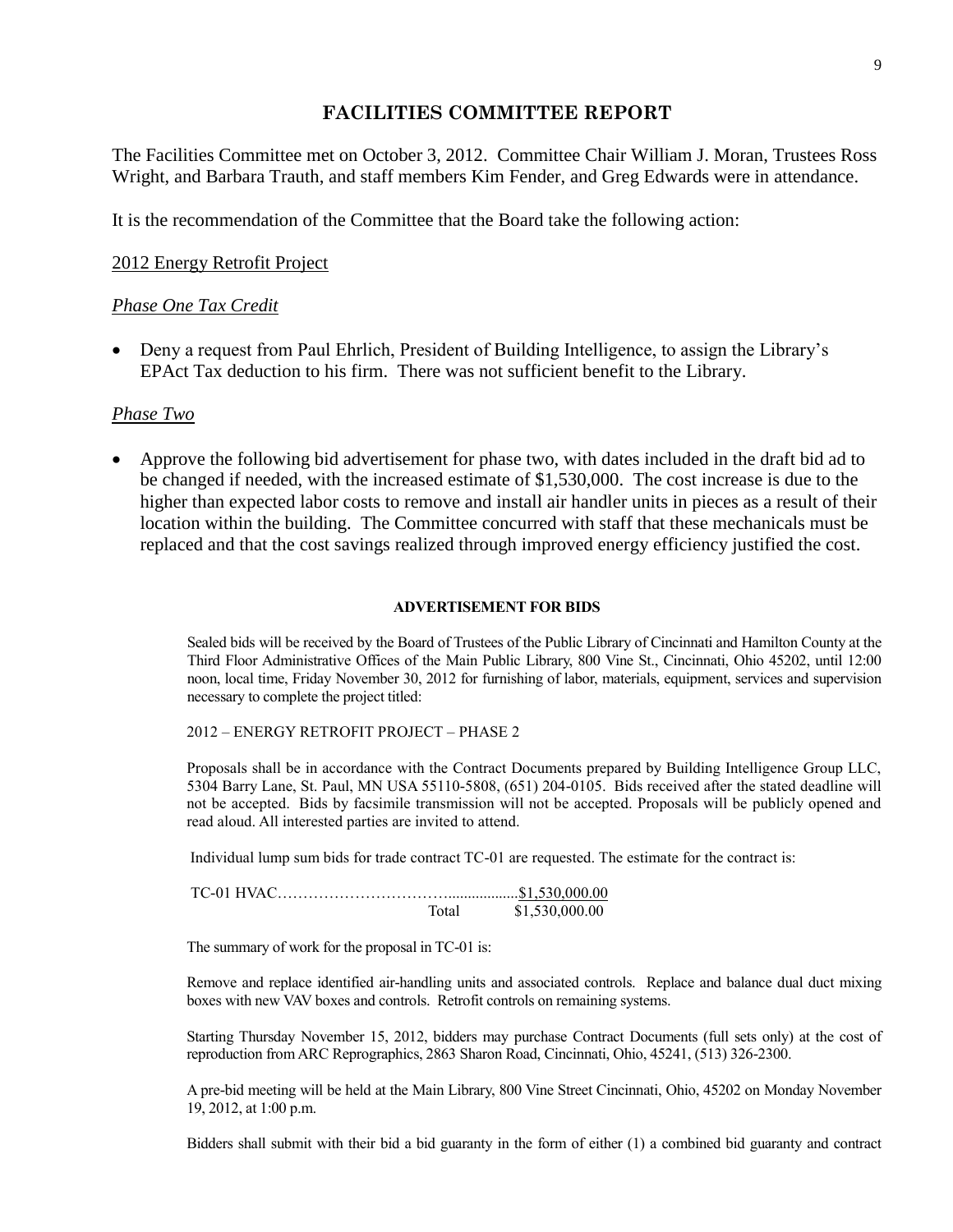bond for the full amount of the bid or (2) a certified check, cashier's check drawn on a solvent bank or irrevocable letter of credit in the sum of ten percent (10%) of the bid amount, including base bid and alternates, as bid security. The bid guaranty shall be in strict compliance with Sections 153.54, 153.57, 153.571, as applicable. The Bidder to whom the contract is awarded will be required to furnish a contract bond in the sum equal to 100% of the proposal.

Bidders shall comply with the Prevailing Rates on public improvements in Hamilton County, Ohio as ascertained and determined by the Ohio Dept of Commerce Bureau of Labor & Worker Safety as provided in Section 4115 of the Revised Code of Ohio.

Submitted bids shall not be withdrawn for a period of sixty days following the date of the bid opening. The Owner will award contracts to the lowest responsible bidders.

The Board of Trustees of the Public Library of Cincinnati and Hamilton County reserves the right to reject any or all bids and to waive informalities in bidding.

By Order of: The Board of Trustees of the Public Library of Cincinnati and Hamilton County, Ohio

 Authorize the Library Director to review bids with the Chair of the Facilities Committee and enter into a contract with the low bidder.

### Sculpture Donation

Table a decision on the gift of sculpture by Harriet Kaufman.

#### Reading Lease

 Approve notifying our landlord that we will be terminating the current lease since the landlord has not responded to our requests for revisions. A new lease will be negotiated for the same site.

#### Westwood House

 Approve notifying the tenant of the house in Westwood that unless she cooperates in maintaining the house appropriately and available for potential buyers to see, she will be given 90 days notice to vacate the house.

#### Miami Township Branch Lease

 Approve extending the lease for the Miami Township Branch for an additional five years. Rent for this term remain \$1.00 per year.

The following items are presented for information only.

#### Westwood Annex Sold

• The closing on the Westwood Annex/Wullenweber property was held August 31, 2012. After paying \$19,482.40 for the contingencies stipulated in the purchase agreement, the Library netted \$300,517.60.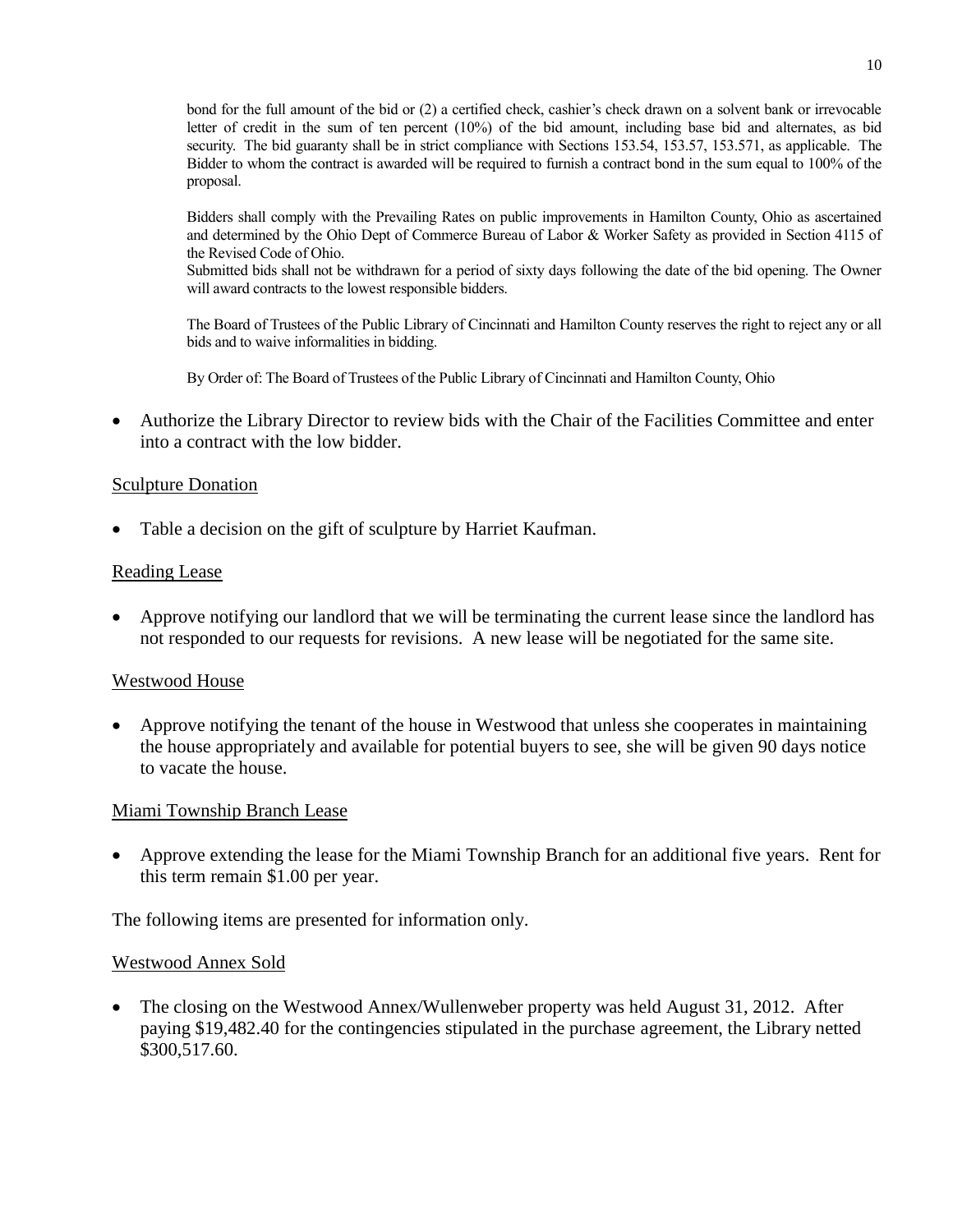## Main Library Cafe

 As reported at the August Regular Meeting, the Library has selected Skirtz & Johnston to operate the café space adjacent to the Friends' Shop.

## Mt. Healthy Branch Lease

• No action on the Mt. Healthy lease is recommended at this time. Staff will notify the landlord of our interest in remaining in the space under more favorable lease terms.

# Avondale Branch Library  $100<sup>TH</sup>$  Anniversary

• The Avondale Branch Library, funded by Andrew Carnegie, opened March 1, 1913 and will celebrate its  $100<sup>th</sup>$  anniversary in 2013. Staff reported on the condition of the branch and the need for improvements. The Committee requested that K4 Architects be contacted to provide a cost estimate for making the branch handicapped accessible.

## Roof Replacements Needed

 Library staff has identified four locations, Hyde Park, Madisonville, College Hill and Blue Ash that are in need of roof replacement. K4 Architects has been hired to develop public bidding documents for the roof replacements.

Mr. Moran moved that the Facilities Committee Report be approved as submitted. Mr. Wright seconded.

Voting for the motion: Mr. Moran, Mrs. Trauth, Mr. Sittenfeld, Mr. Zaring, Mrs. LaMacchia, and Mr. Wright … 6 ayes. The motion carried. **(26-2012)**

# **LIBRARY SERVICES AND ADMINISTRATION COMMITTEE REPORTS**

## **LIBRARY SERVICES**

Mrs. LaMacchia introduced Diane Smiley, Youth Services Coordinator

## Many Exciting Teen Activities Scheduled For the Fall

Diane reported that Fall is a busy time for teens at the Library! Teen Read Week is in October and will begin with a visit by award-winning Young Adult author John Green. Also during this very busy week, the Library will celebrate the second year of Teen On The Same Page. Teens across Hamilton County selected and are reading *Restoring Harmony* by Joëlle Anthony. Ms. Anthony will visit Cincinnati for free programs with teens at several Library locations and neighboring schools. This year's annual Teen Photography Contest theme is "Harmony is…".

Mrs. LaMacchia reported that: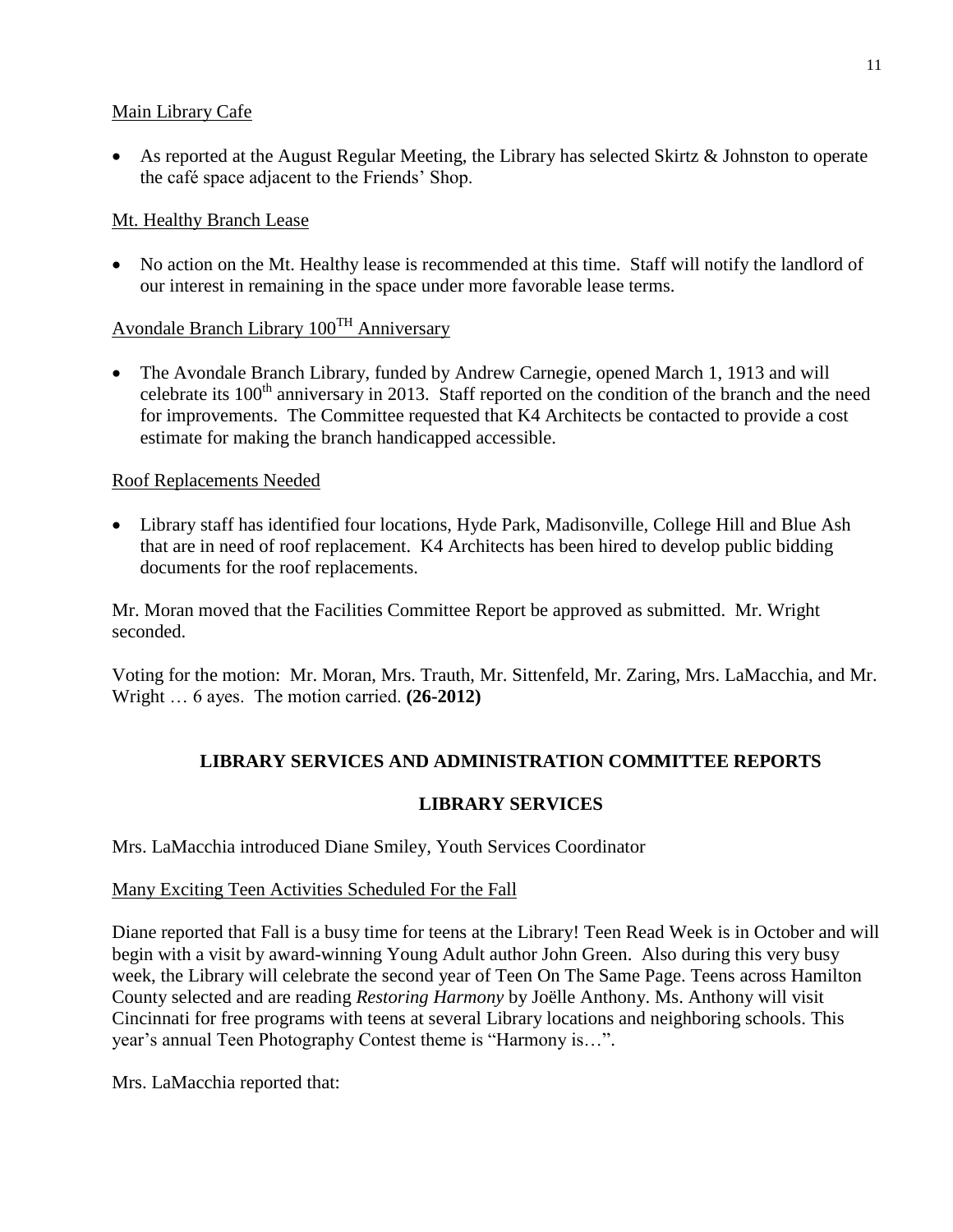## Services to Target Schools with Low Test Scores

Statistics show that children who enter kindergarten unprepared are significantly less likely to achieve in third grade. To aid in addressing this problem, the Library will be targeting 25 schools that have state and federal third grade reading scores below 75% with expanded teacher collection deliveries to those schools, and more educational programs for younger children in the branches that serve these schools. Additionally, the 2013 Summer Reading Program Team is currently developing ways to focus on these schools next summer.

Mr. Edwards reported that:

## Badge Access Expanded to 14 More Locations

Badge access is being installed at 14 additional locations. Also, security alarm monitoring will be transferred to the Main Library security staff for a cost savings.

Mrs. LaMacchia reported that:

## Expansion of Connect Ohio Service to Four Additional Locations

Four additional branches will begin offering free basic and Internet training programs in partnership with Connect Ohio, a federally funded project.

Mrs. LaMacchia reported that:

## New Public Computer Training Lab Goes Live

The Main Library's TechCenter relocated their dedicated training room on October 1, 2012. The first floor space near Homework Central that housed the previous training room will be transformed into "genius bar" type space where customers and staff can have a hands-on experience exploring emerging technologies. Funding has been provided by the Feldman Fund. Also, since the space is used for the TechCenter's Connect Ohio training, the Library will be reimbursed \$475/laptop.

Mr. Edwards reported that:

## New Pay for Print Model Being Implemented

The Library is in the process of upgrading its pay for print service to include an option for customers to create an account that allows them to store value for printing and paying Library bills, fines, etc. This upgrade also allows the Library to move to a less expensive laminated library card that includes key fobs – a frequent request of customers.

## Election Information Available on Web Page

To provide Library customers access to reliable, objective, and authoritative information about the upcoming election, a special "Election 2012" webpage has been developed.

There was discussion regarding the importance of ensuring the coverage was non-partisan.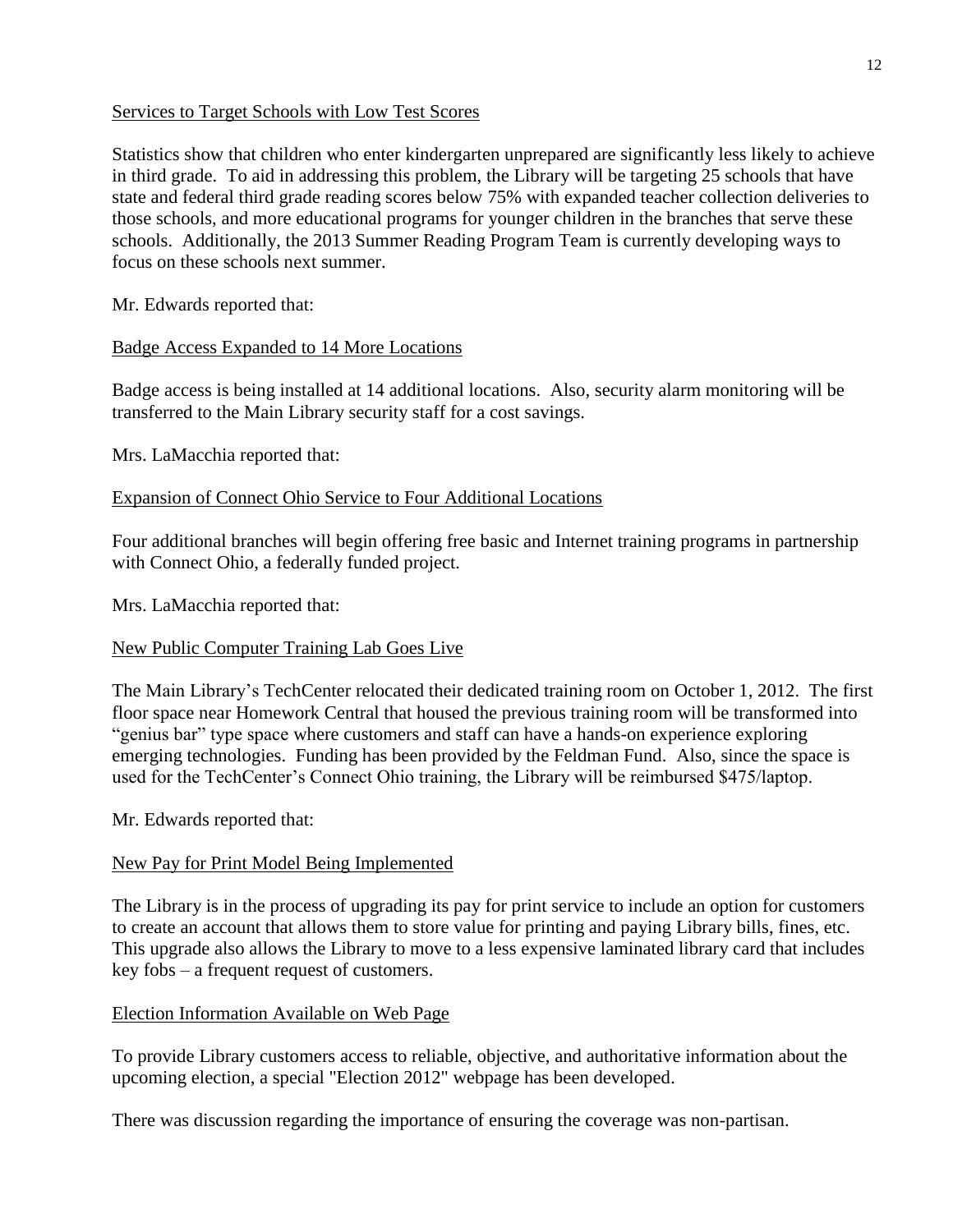## Contract Security at Main Expanded to Cover All Closed Hours

 Due to recent staffing vacancies in Library Security, additional savings will be realized by increasing the hours that contract security staff the office to include all closed hours.

Ms. Fender clarified that we already have staff during open hours. Instead of filling staff positions, we will be contracting additional hours with contract security. Mr. Moran inquired how many guards are on duty during closed hours.

Mrs. LaMacchia reported that:

Library Partnering on Arts Engagement Survey

• The Library is taking part in a survey of arts engagement in Greater Cincinnati, funded by ArtsWave and Agenda 360.

# Library and PBS partnering on an American Experience Project

• The Genealogy and Local History Department (G&LH) is collaborating with WGBH on an American Experience *Abolitionist Map of America*. The map will feature tours of four cities: Cincinnati, Boston, Charleston and Philadelphia. As a premiere partner the Library will contribute visual content and captions from materials in the Library's collection for 20 sites on Cincinnati's tour using Historypin. Each location will also link to the Library's website. As a companion, *The Cincinnati Panorama of 1848* will appear in *The Abolitionist* television program.

# **REPORT OF THE LIBRARY SERVICES AND ADMINISTRATION COMMITTEE MEETING HELD ON WEDNESDAY OCTOBER 3, 2012**

The Library Services and Administration Committee met on October 3, 2012. Committee Chair Elizabeth H. LaMacchia (via phone), Trustees William J. Moran, Barbara Trauth, and Ross Wright and staff members Kim Fender, Mary Bennett-Brown and Greg Edwards were in attendance.

It is the recommendation of the Committee that the Board take the following action:

# Changes to the Disciplinary Policy

• Approve the following changes to the Disciplinary Policy effective October 9, 2012;

The revised Policy includes language to clarify the fact that senior leaders within the Library are not eligible for progressive discipline and are subject to termination at any time without notice or cause.

## **Discipline Policy**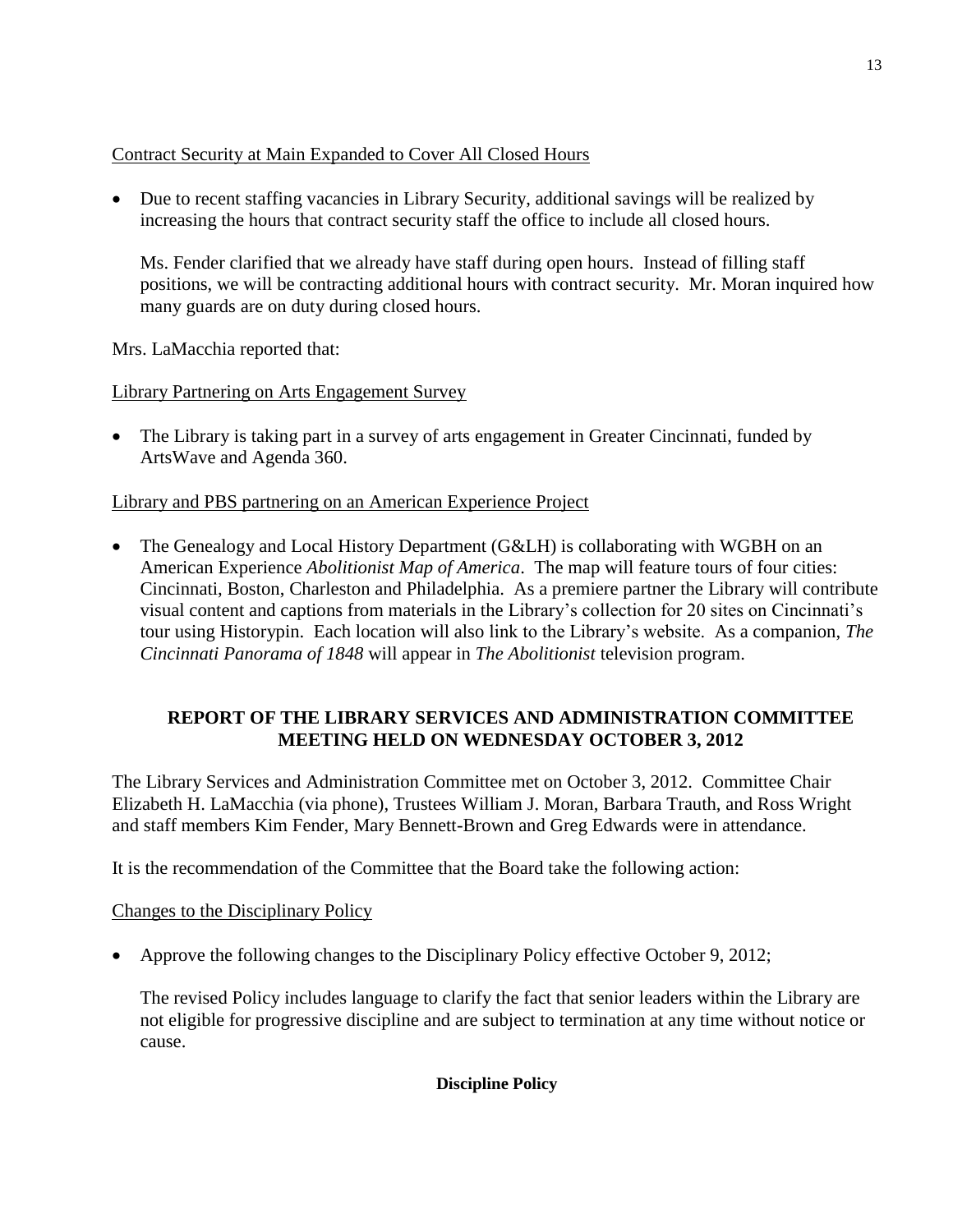The Library requires compliance with standards of conduct and performance to ensure efficient and quality delivery of services. When a staff member's conduct or performance fails to meet standards, the Library will respond with disciplinary action.

Under normal circumstances, the Library uses a system of progressive discipline (informal counseling, formal oral warning, written warning, suspension and termination.) However, the Library retains the right to advance the level of discipline, including immediate dismissal, when deemed appropriate.

A written warning or a suspension will place a staff member on six months' probation, during which time the staff member is ineligible for promotion or transfer. In addition, the staff member is ineligible for a merit increase at their next annual performance review.

Senior Leadership personnel are not eligible for progressive discipline and are subject to termination at any time without notice or cause.

**Effective:** 10/9/2012

### 2013 Salary Structure

 Approve the revised 2013 Salary Structure and the addition of a comparable pay range to the 2012 salary schedule for the newly created Deputy Director position. A revised 2013 Salary Structure is below.

| <b>PROPOSED 2013 SALARY STRUCTURE</b> |                |                 | <b>PROPOSED 2013 HOURLY RATES</b> |               |                |                 |                |
|---------------------------------------|----------------|-----------------|-----------------------------------|---------------|----------------|-----------------|----------------|
| <b>Grades</b>                         | <b>Minimum</b> | <b>Midpoint</b> | <b>Maximum</b>                    | <b>Grades</b> | <b>Minimum</b> | <b>Midpoint</b> | <b>Maximum</b> |
|                                       | \$110,814.29   | \$138,531.22    | \$166,221.43                      | F             | \$53.28        | \$66.60         | \$79.91        |
| G                                     | \$86,236.80    | \$107,806.40    | \$129,355.20                      | G             | \$41.46        | \$51.83         | \$62.19        |
| н                                     | \$76,003.20    | \$94,993.60     | \$114,004.80                      | H             | \$36.54        | \$45.67         | \$54.81        |
|                                       | \$66,809.60    | \$83,699.20     | \$100,193.60                      |               | \$32.12        | \$40.24         | \$48.17        |
|                                       | \$58,697.60    | \$73,694.40     | \$88,108.80                       |               | \$28.22        | \$35.43         | \$42.36        |
| K                                     | \$51,604.80    | \$64,896.00     | \$77,396.80                       | K             | \$24.81        | \$31.20         | \$37.21        |
|                                       | \$45,406.40    | \$57,200.00     | \$68,099.20                       |               | \$21.83        | \$27.50         | \$32.74        |
| M                                     | \$39,894.40    | \$50.398.40     | \$59,800.00                       | M             | \$19.18        | \$24.23         | \$28.75        |
| N                                     | \$35,110.40    | \$44,408.00     | \$52,603.20                       | N             | \$16.88        | \$21.35         | \$25.29        |
| $\Omega$                              | \$30,804.80    | \$39,104.00     | \$46,196.80                       | O             | \$14.81        | \$18.80         | \$22.21        |
| P                                     | \$27,102.40    | \$34,403.20     | \$40,601.60                       | P             | \$13.03        | \$16.54         | \$19.52        |
| Q                                     | \$23,795.20    | \$30,305.60     | \$35,692.80                       | Q             | \$11.44        | \$14.57         | \$17.16        |
| R                                     | \$20,904.00    | \$26,707.20     | \$31,408.00                       | R             | \$10.05        | \$12.84         | \$15.10        |
| S                                     | \$18,408.00    | \$23,504.00     | \$27,601.60                       | S             | \$8.85         | \$11.30         | \$13.27        |

| <b>PROPOSED 2013 HOURLY RATES</b> |                |                 |                |  |  |  |  |
|-----------------------------------|----------------|-----------------|----------------|--|--|--|--|
| <b>Grades</b>                     | <b>Minimum</b> | <b>Midpoint</b> | <b>Maximum</b> |  |  |  |  |
| F                                 | \$53.28        | \$66.60         | \$79.91        |  |  |  |  |
| G                                 | \$41.46        | \$51.83         | \$62.19        |  |  |  |  |
| н                                 | \$36.54        | \$45.67         | \$54.81        |  |  |  |  |
|                                   | \$32.12        | \$40.24         | \$48.17        |  |  |  |  |
| J                                 | \$28.22        | \$35.43         | \$42.36        |  |  |  |  |
| K                                 | \$24.81        | \$31.20         | \$37.21        |  |  |  |  |
| L                                 | \$21.83        | \$27.50         | \$32.74        |  |  |  |  |
| M                                 | \$19.18        | \$24.23         | \$28.75        |  |  |  |  |
| N                                 | \$16.88        | \$21.35         | \$25.29        |  |  |  |  |
| O                                 | \$14.81        | \$18.80         | \$22.21        |  |  |  |  |
| P                                 | \$13.03        | \$16.54         | \$19.52        |  |  |  |  |
| Q                                 | \$11.44        | \$14.57         | \$17.16        |  |  |  |  |
| R                                 | \$10.05        | \$12.84         | \$15.10        |  |  |  |  |
| S                                 | \$8.85         | \$11.30         | \$13.27        |  |  |  |  |

### **Effective:** 1/1/2013

### Flexible Savings Account

Authorize Mr. Hendon to sign the revised Plan documents for the Flexible Savings Account.

These changes are a result of the IRS publication 969 for tax years beginning after 2012 contributions to the flexible spending arrangement made through a salary reduction is limited to \$2,500.

### Bylaws Revision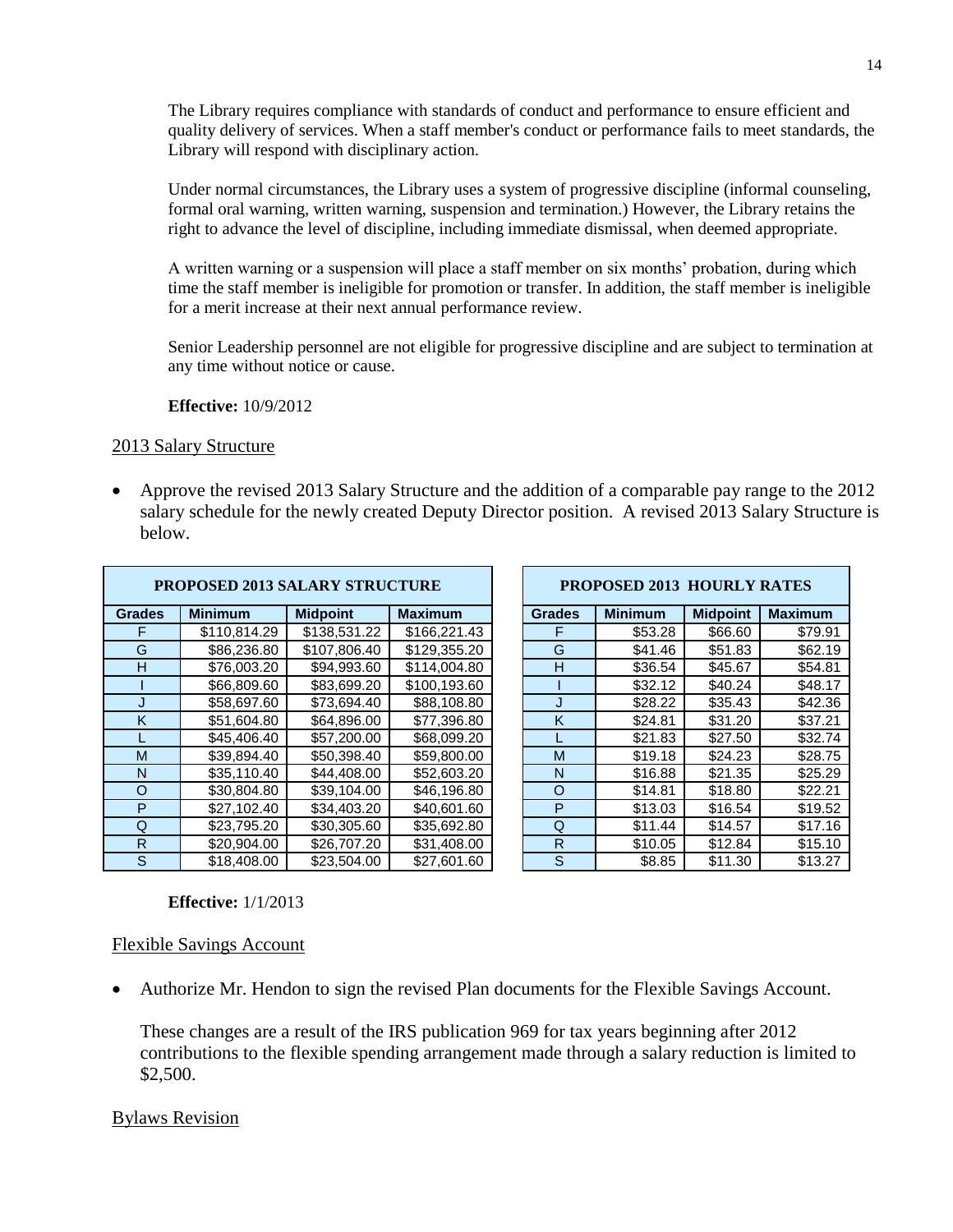Approve revisions to the Board Bylaws to reflect the Board's change to bi-monthly meetings and the option to hold the Annual Meeting of the Board in either December or January. The revised Bylaws are below:

#### **BYLAWS BOARD OF TRUSTEES THE PUBLIC LIBRARY OF CINCINNATI AND HAMILTON COUNTY**

#### **ARTICLE I**

Section 1 The name of this library system is "The Public Library of Cincinnati and Hamilton County" and it is governed by a seven-person board of trustees ("Board") who are appointed in accordance with law.

Section 2 These bylaws shall constitute the rules of the Board with respect to the conduct of official business. Such rules shall equally be applicable to all committees and special committees of the Board.

#### **ARTICLE II**

Section 1 All meetings of the Board and its committees shall be open to the public but subject to the special provisions provided in Ohio Revised Code Section 121.22 or successor provision thereto; the holding of nonpublic executive sessions shall be in compliance with Ohio Revised Code, Section 121.22(G) or successor provision thereto.

Any person wishing to address the Board shall be required to sign in, providing both name and residence address. Except in unusual cases approved by the Board speakers shall be limited to three minutes.

Section 2 The annual meeting of the Board for purposes of electing officers for the year shall be held in accordance with Ohio law and may be held simultaneously with a regular meeting of the Board. The time and place of all regularly scheduled meetings of the Board and of committee meetings, and the time, place and purpose of all special meetings of the Board shall be posted on the customary notice board at the Main Library at least 24 hours prior to any meeting, excepting emergency meetings which are subject to the provisions of Ohio Revised Code Section 121.22(F) or successor provision thereto.

Any person, upon request and payment of a reasonable fee, may obtain reasonable advance notification of all meetings at which any specific type of public business is to be discussed. Advance notification shall include, but is not limited to, mailing the agenda of meetings to all subscribers on a mailing list or mailing notices in selfaddressed, stamped envelopes provided by the requesting person.

Section 3 The order of business at all meetings of the Board and of committees of the Board shall be determined from time to time by the Board or the particular committee as the case may be.

Section 4 For the purpose of transacting any business, a quorum is a majority of the full membership but subject to the special provisions provided in Ohio Revised Code Section 375.35 or successor provision thereto.

#### **ARTICLE III**

Section 1 The officers of the Board shall consist of a President, a Vice President, and a Secretary and each of whom shall be elected at the annual meeting for a period of one (1) year or until his or her successors are chosen and qualified.

Section 2 The President shall preside at all meetings of the Board, shall appoint the standing committees for a year of which he or she shall be a member ex-officio without the right to vote, shall appoint all special committees unless otherwise provided, and shall perform such other duties as by custom or law devolve upon him or her but provided that all committee appointments shall be subject to ratification and approval by the Board.

Section 3 The Vice-President shall perform the duties of the President in the latter's absence.

Section 4 The Secretary shall perform the usual duties pertaining to the office.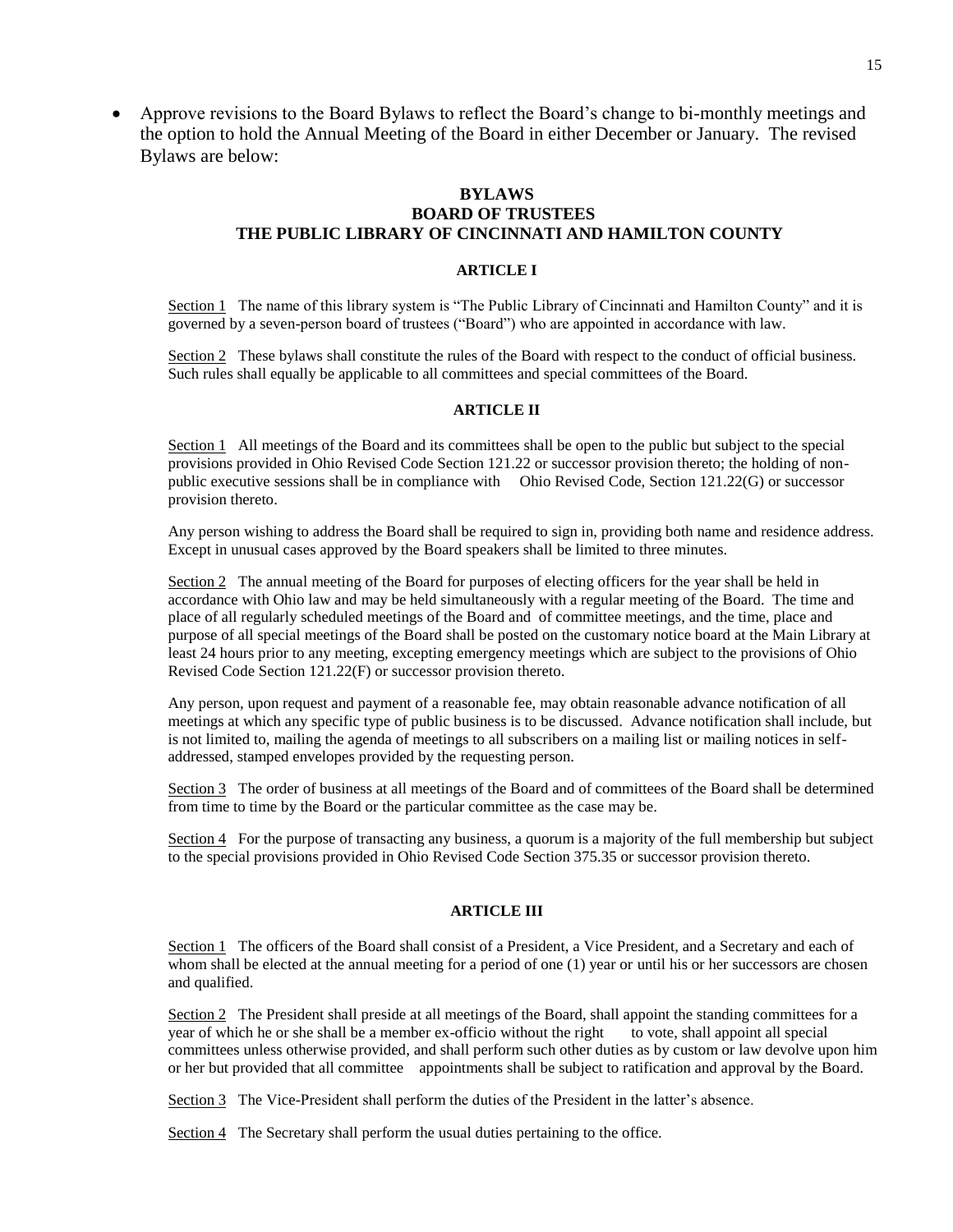Section 5 A vacancy in any office may be filled at a special election held at the next regular or special meeting of the Board immediately following the occurrence of the vacancy. An officer elected to fill a vacancy shall hold that office for the balance of the year.

#### **ARTICLE IV**

Section 1 The standing committees of the Board shall be:

Community and Public Relations Development Facilities Finance and Audit Legislative Affairs and Law Library Services and Administration

The committees shall consist of at least 3 members each, the number of the membership of which shall be fixed from time to time by the President. The President shall annually submit for Board approval the Committee appointments. Meetings shall be held on call of the respective chairman, or on call of two members thereof.

Section 2 The Committee on Community and Public Relations is charged with reviewing and recommending to the Board matters concerning the development and implementation of the Public Relations Program of the Public Library of Cincinnati and Hamilton County.

Section 3 The Committee on Development is charged with reviewing and recommending to the Board matters concerning the fundraising programs of the Public Library of Cincinnati and Hamilton County.

Section 4 The Committee on Facilities is charged with reviewing and recommending to the Board matters concerning library facilities, including buildings and property, and for reviewing master planning of facilities as they relate to comprehensive, long-term planning.

Section 5 The Committee on Finance and Audit is charged with reviewing and recommending to the Board an annual budget and for the presentation of that budget to the Hamilton County Budget Commission. The committee also reviews and recommends fiscal policies, reviews audit results, assures that audit recommendations are appropriately addressed, and serves as a liaison between Library management and auditors.

Section 6 The Committee on Library Services and Administration is charged with reviewing and recommending o the Board matters that deal with the Board, with the provision of library service, including books and materials, and with the overall administrative objectives of the Library. The committee also reviews and recommends personnel policies.

Section 7 The Committee on Legislative Affairs and Law is charged with reviewing and recommending to the Board matters concerning local, state and Federal legislation, including funding; the advice and opinion of the Hamilton County Prosecuting Attorney and other legal counsel, and policies relating to collective bargaining as they relate to the operation of the Public Library of Cincinnati and Hamilton County.

#### **ARTICLE V**

Section 1 At the annual meeting the Board shall appoint and fix the compensation of the Executive Director who shall be the chief executive of the library and whose title alternatively may be Director/Librarian. This person shall devote his or her entire time to the duties of the office and, under the supervision and control of the Board, shall have complete charge of the Library.

The Executive Director shall be expected to attend all meetings of the Board and to meet with all committees the President may appoint, excepting those the President shall order otherwise.

At each regular meeting the Executive Director shall ensure that the operation and progress of the Library is reported to the Board. A similar report, covering the preceding calendar year, shall be presented each January at the regular or annual meeting.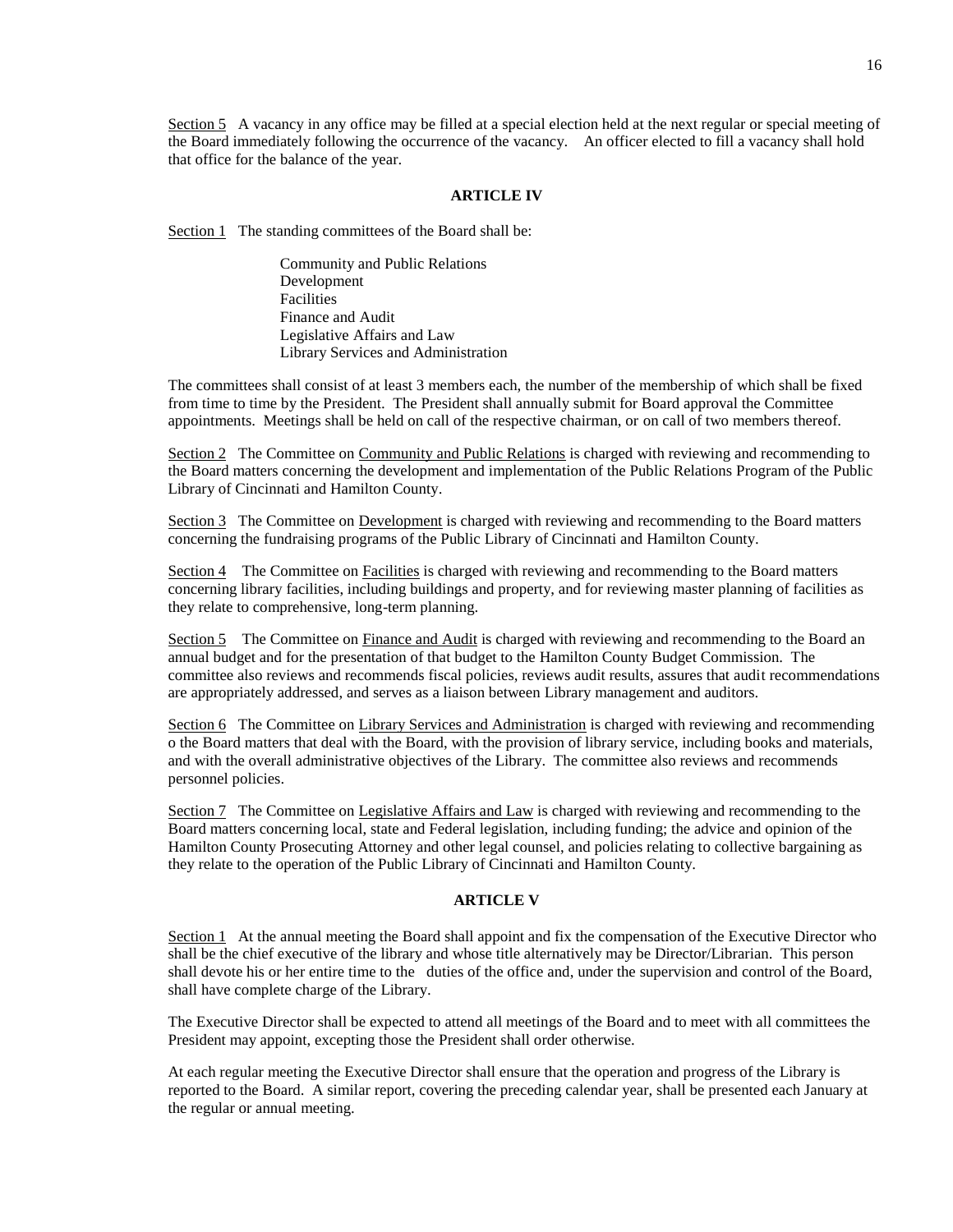Section 2 At the annual meeting, the Board shall elect and fix the compensation of a Fiscal Officer, who shall serve as the clerk of the Board and treasurer of the library funds, subject to the special provisions provided in Ohio Revised Code Sections 3375.32 and 3375.36 or successor provisions thereto.

The Fiscal Officer shall maintain a complete file of all instruments and documents of a permanent nature relating to the library and the Board. This person shall attend meetings of the Board and generally perform those duties delegated to the Clerk-Treasurer by action of the Board.

#### **ARTICLE VI**

The use of the library system and the privileges thereof shall be governed by regulations therefore as may from time to time be adopted by the Board of Trustees.

#### **ARTICLE VII**

The Trustees shall comply in all respects with the civil and criminal provisions of the Ohio Revised Code relating to conflicts of interest for public officials.

#### **ARTICLE VIII**

These bylaws may be amended from time to time by the Board of Trustees.

#### Search Ohio

 Approve the recommendation to not charge the current ILL fee for items borrowed through Search Ohio.

Mrs. LaMacchia moved that the Library Services and Administration Committee Report be approved as submitted. Mr. Moran seconded.

Voting for the motion: Mr. Moran, Mrs. Trauth, Mr. Sittenfeld, Mr. Zaring, Mrs. LaMacchia, and Mr. Wright … 6 ayes. The motion carried. **(27-2012)**

### **DEVELOPMENT COMMITTEE REPORT**

Mrs. Trauth reported that:

#### Library Foundation

- Last year the staff component of the Library Foundation Annual Fund Drive raised \$11,000 during the entire campaign with 66 donors. This year's Annual Fund Drive has raised more than \$11,000 in its first week with 103 staff contributing.
- In October the Library Foundation plans to send 4,000 "ask" letters to potential public donors to the Annual Fund. We are asking that all Library Trustees make a contribution to the Annual Fund and want to thank those who have already contributed.
- The Library Foundation has been selling Hyde Park Branch commemorative bricks. Almost 60 of the \$125 bricks have been sold to date.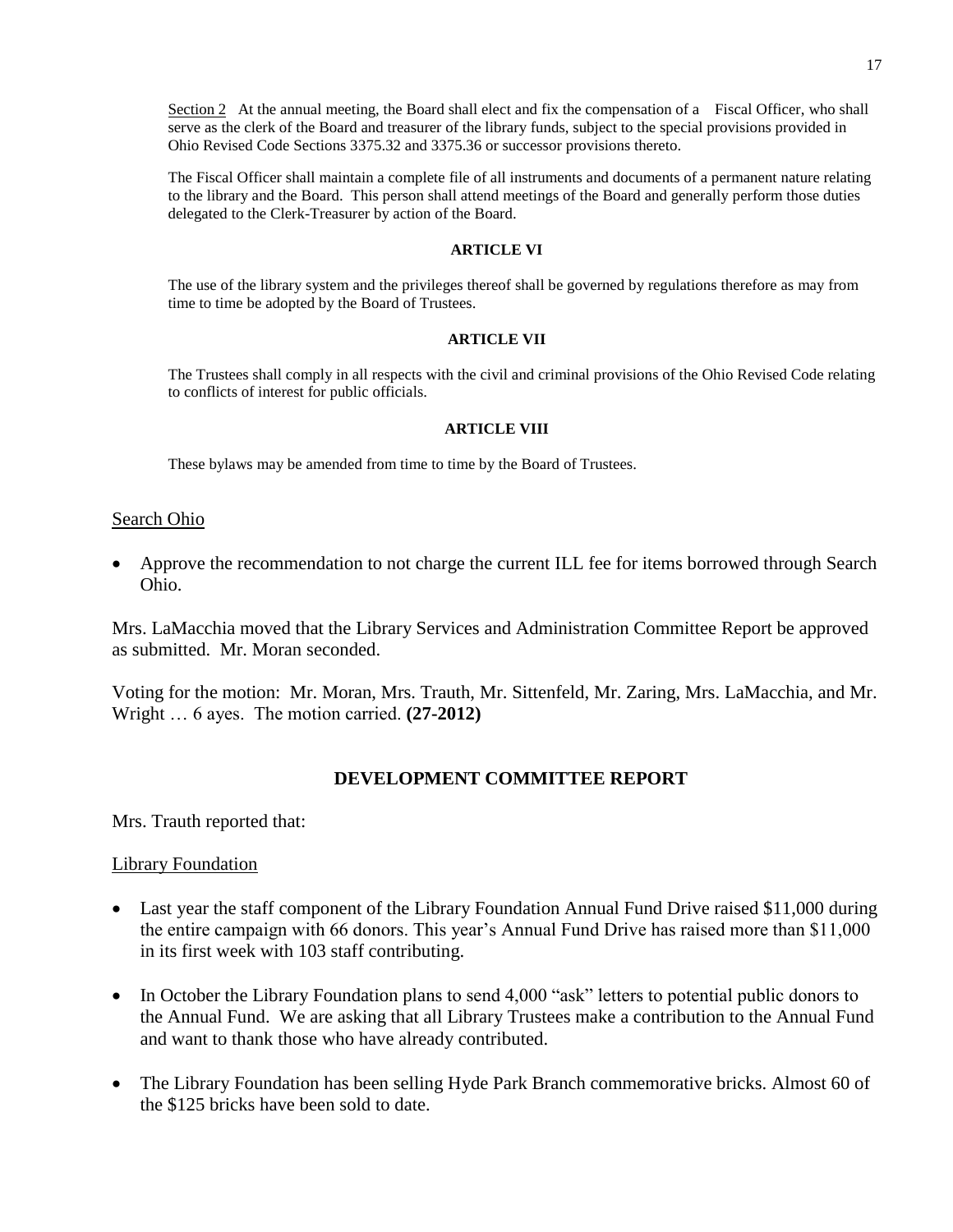Mrs. LaMacchia asked if people from Hyde Park were buying the bricks. There was some discussion as to how the marketing for the bricks was being done. Ms. Fender stated she would follow up with Missy Deters as to the marketing and recognition of those purchasing the bricks.

The Library Foundation Board will hold its next quarterly meeting on October 24.

## Friends of the Public Library

 At the request of Library Trustee Betsy LaMacchia, Anne Keller, Executive Director of the Friends of the Public Library compiled the following list of purchases made in the past year,

For the fiscal year beginning April 1, 2011 and ending March 31, 2012, The Friends of the Library expended more than \$198,200 in direct support of the Library's programs and activities.

| \$85,159 | Summer Reading Program 2011                               |
|----------|-----------------------------------------------------------|
| 37,680   | Purchase of Early Literacy Stations                       |
| 20,000   | Citizens for Your Library's Future                        |
| 9,003    | Legislative agent services from Calfee, Halter & Griswold |
| 5,000    | Books-by-the-Banks                                        |
| 5,000    | Toward the purchase of 1940 Census materials              |
| 1,897    | Gift boxes for retirees and staff recognition             |

Additionally, The Friends served as a conduit for a \$50,000 grant from the Jacob G. Schmidlapp Trusts at 5/3rd Bank for the Clifton Project.

- The Summer Warehouse Sale netted over \$35,000 which is 25% more than 2011 and 28% more than 2010. There were 45 new members signed up over the time of the event, including 30 that took advantage of the Sunday 1/2-off sale for members.
- The book sale at the Harrison Branch netted the Friends \$7779.50 which registers a 75% increase over the previous sale in Harrison in 2009.
- The upcoming book sale at the Pleasant Ridge Branch will take place Thursday, November 8 through Saturday, November 10.
- The Friends will hold their next quarterly meeting of the Board on October 26.

## Anderson Township Library Association

- The Anderson Township Library Association will hold a Holiday and Nearly New Used Book Sale at the Anderson Branch from Thursday, November 8 through Saturday, November 10.
- The Anderson Township Library Association will hold its General Meeting at the Anderson Branch on November 28, 1:30 p.m.

The report was received and filed.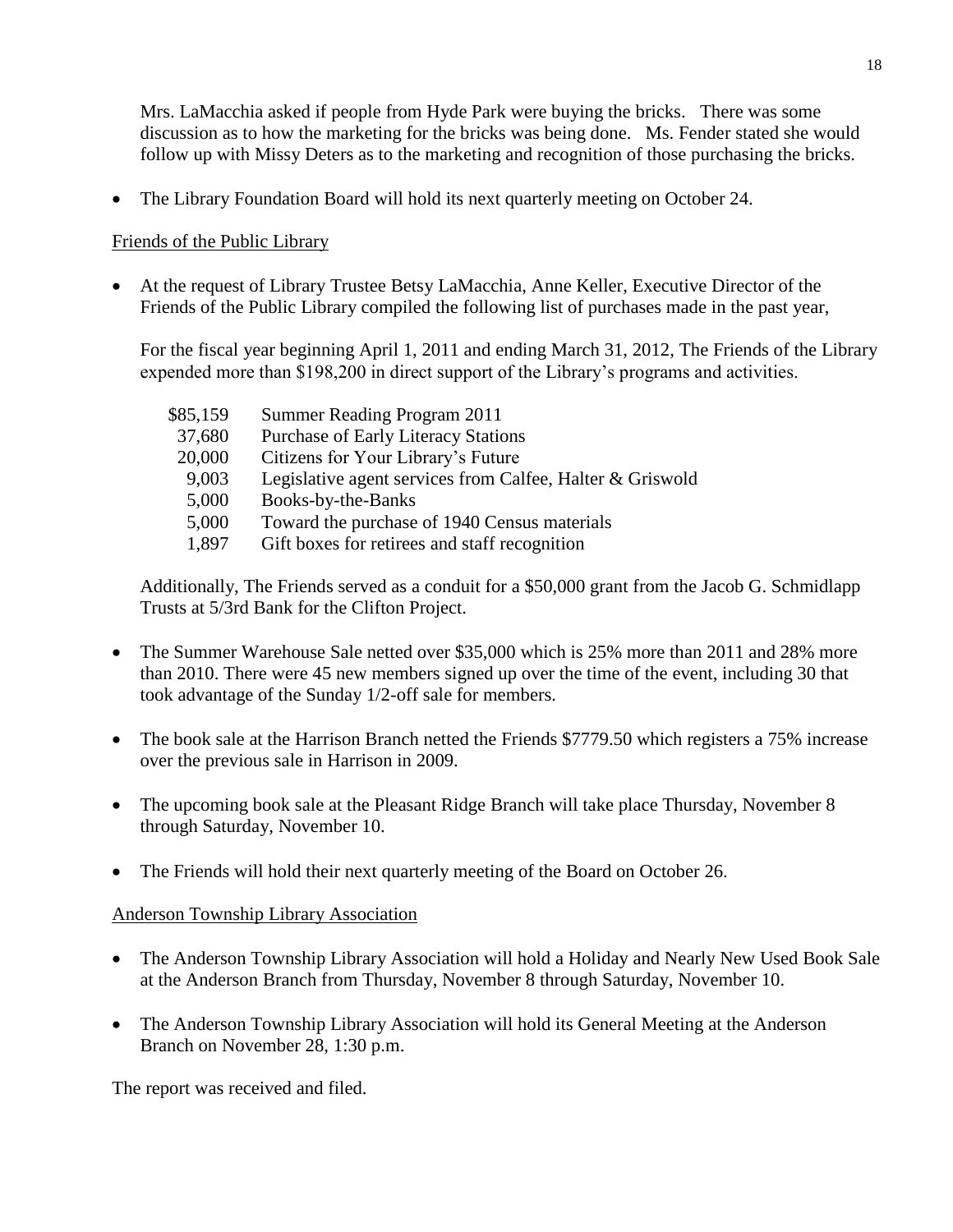# **COMMUNITY AND PUBLIC RELATIONS COMMITTEE REPORT**

Mr. Sittenfeld reported that:

## Major Upcoming Programs and Promotions

**Books by the Banks -**The 6<sup>th</sup> Annual Books by the Banks Cincinnati USA Book Festival will take place at the Duke Energy Center on October 20. Participants will have the opportunity to meet more than 100 local, regional and national authors, including Gillian Flynn, Tad Hills, Robert and Cortney Novogratz, and Karl Marlantes.

Books by the Banks is organized by The Public Library of Cincinnati & Hamilton County, University of Cincinnati Libraries, The Mercantile Library, Northern Kentucky University Steely Library, Clermont County Public Library, the Lane Libraries, MidPointe Library System, and Joseph-Beth Booksellers.

*Cincinnati Symphony Orchestra Partnerships -* The Library and the CSO are teaming up to present One City, One Symphony, a new program that encourages our entire community to come together through music.

We are also continuing the second year of the popular CSO Classical Music series. In addition, the Library will provide pre-concert programming at Music Hall for the Lollipop series of family concerts.

*National Chemistry Week -* The Library is again partnering with the Cincinnati Section of the American Chemical Society to offer children's programs about chemistry at 22 Library locations during National Chemistry Week.

*National Gaming Day-*On November 10, the Library will celebrate National Gaming Day. Each of the Library's 41 locations will host activities for the entire family and six locations will host inter-branch online gaming tournaments between 2:00 – 4:00 p.m.

*58th Annual Veterans Day Program-*The Main Library's 58th Annual Veterans Day Commemoration will be held on Monday, November 12 at 10:45 a.m. in the Atrium. James R. Shaw, Chief Master Sergeant of the U.S. Air Force (Ret.) and the President of the Greater Cincinnati Chapter of the Tuskegee Airmen, Inc., will share insights from his 30-year military career including service in the Vietnam War. Of special note, WCPO-TV's Chief Meteorologist Steve Raleigh will present "The Star Spangled Banner as You've Never Heard it Before".

*Downtown Dazzle Days -* During the first three Saturdays in December, the Main Library will participate in Downtown Dazzle Days.

*Vanishing Cincinnati Book Launch-* The Library will be hosting the launch of David and Barbara Day's new book, *Vanishing Cincinnati*, on December 2.

### Exhibits

*Golden Legacy: Original Art from 65 Years of Golden Books* (November 5 – February 21) exhibit will be located in the Atrium exhibit space.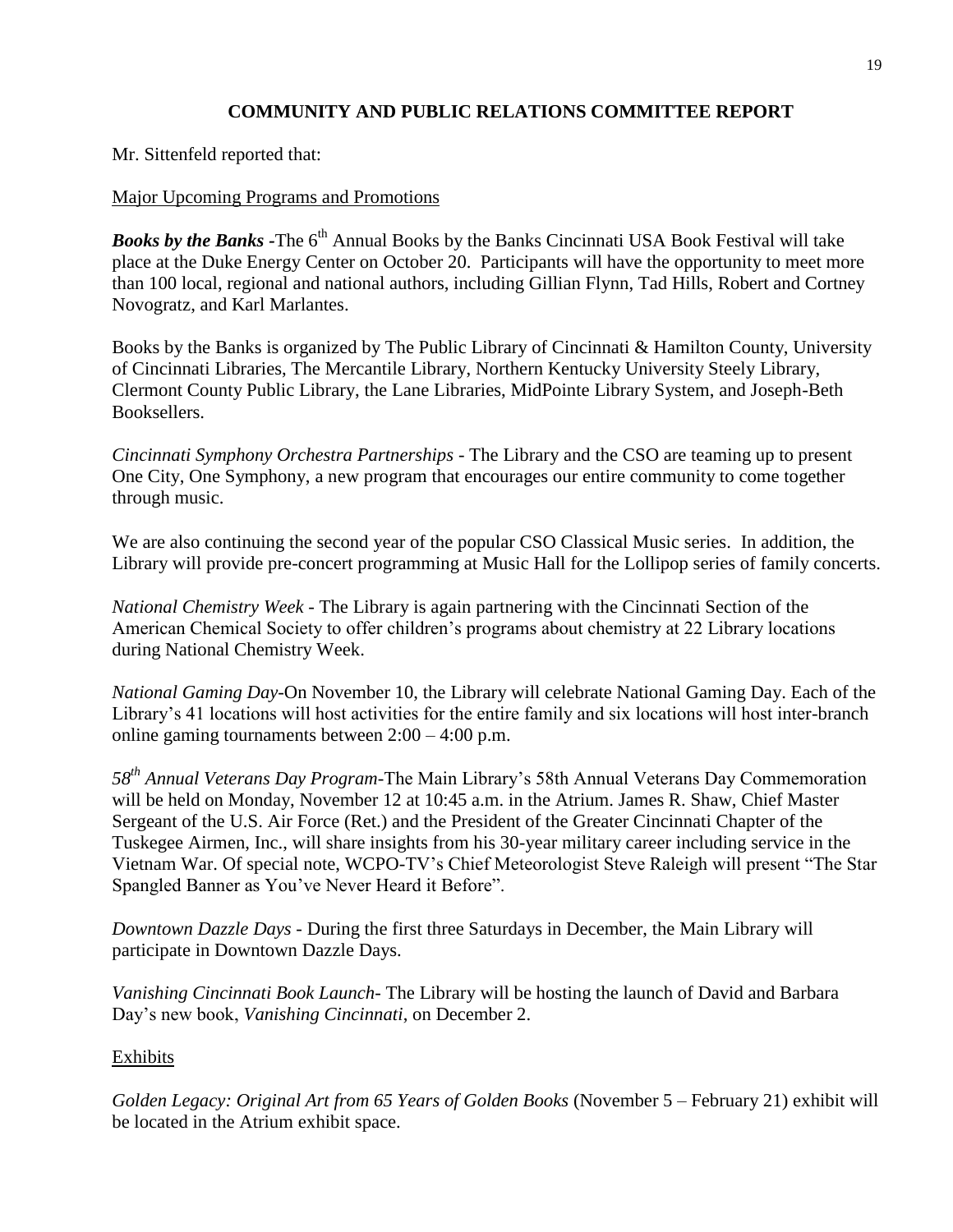The report was received and filed.

## **LEGISLATIVE AFFAIRS AND LAW COMMITTEE REPORT**

Mr. Wright reported that:

## OPERS Pension Reform Legislation (SB 343) Passed

- On September 26, Governor Kasich signed into law SB 343 which reforms the Ohio Public Employee Retirement System (OPERS). The effective date for this legislation is January 7, 2013. This legislation, unanimously passed earlier in September by the Ohio General Assembly, includes several changes that will affect Library employees, including changes to age and service eligibility, the benefit formula and calculations of both the final average salary (FAS) and the cost of living adjustment (COLA) for future retirees.
- Some of the changes will be applied differently to OPERS members depending on how many years a member has before he or she is eligible to retire. All members retiring after the effective date for this legislation will be subject to FAS, COLA and benefit formula changes. Those eligible to retire within five years of the effective date will not be subject to age and service eligibility requirement changes and those eligible to retire within ten years of the effective date will be subject to slightly lower age and service requirements than those that will be applied to all other future retirees.
- The legislation did *not* include language that would have provided the OPERS Board expanded authority to make decisions regarding pension benefits, a concern that was mentioned in the August Legislative Affairs and Law Committee report.

The report was received and filed.

## **COMMUNICATIONS**

None

## **CONSENT AGENDA ITEMS**

Mr. Wright presented the following items for approval:

- Minutes of the regular meeting held August 14, 2012.
- Monthly financial reports for the periods ending August 31, and September 30, 2012.
- Investment report (summary of invested balances) as of August 31, and September 30, 2012.

|                           | As of $8/31/12$ | As of $9/30/12$ |
|---------------------------|-----------------|-----------------|
| <b>Operating Account</b>  |                 |                 |
| General Fund              | \$17,666,984.14 | \$16,519,665.52 |
| Insurance/Indemnification | 230,000.00      | 230,000.00      |
| Building & Repair         | 5,684,431.24    | 5,964,890.71    |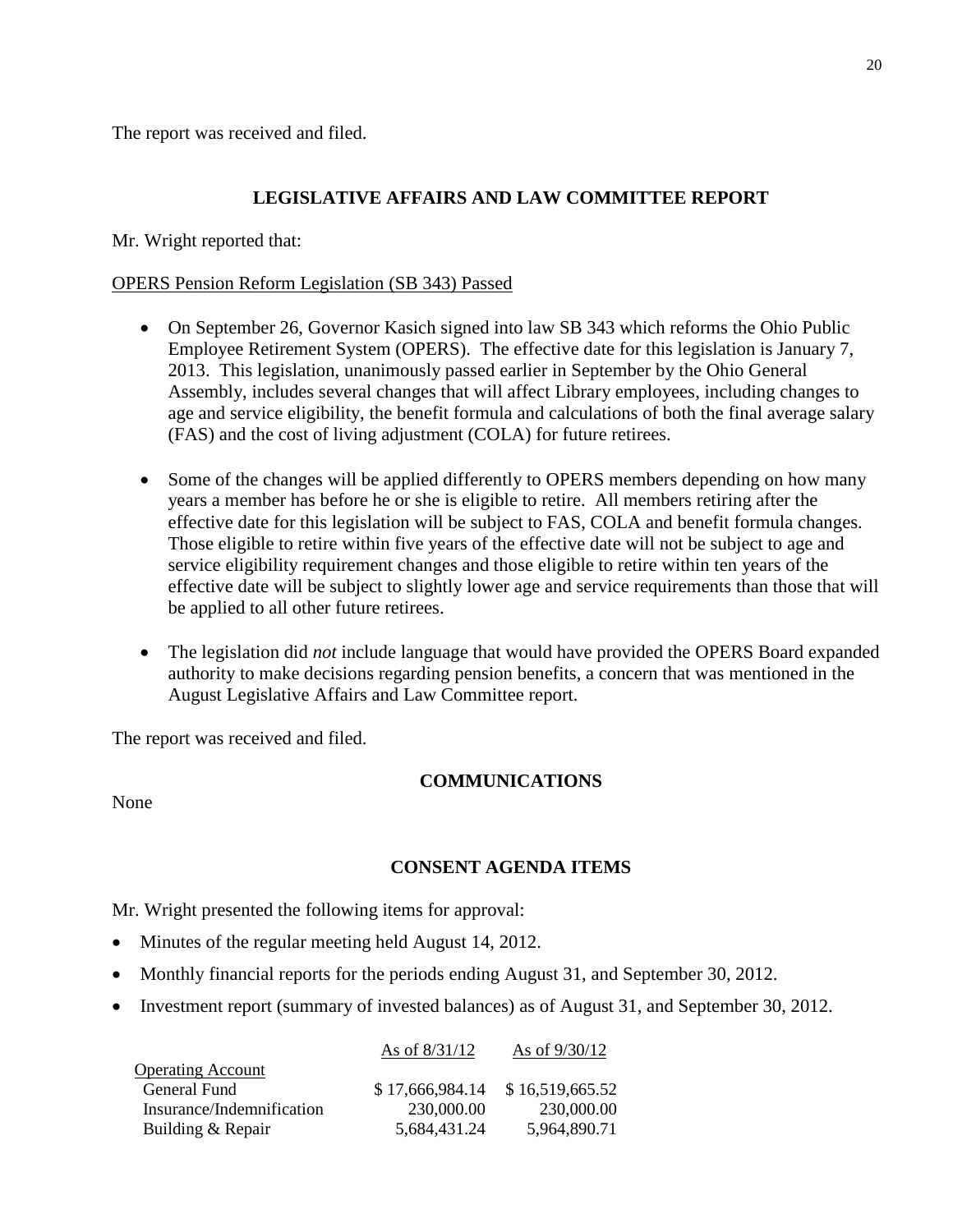| Permanent/Trust Funds<br><b>GRAND TOTAL</b> | \$6,725,591.00<br>\$33,227,924.52 | \$6,725,591.00<br>\$32,323,664.21 |
|---------------------------------------------|-----------------------------------|-----------------------------------|
| <b>Managed Investments</b>                  |                                   |                                   |
| Building & Repair                           | \$1,045,885.21                    | \$1,045,967.74                    |
| <b>STAR Ohio</b>                            | \$25,456,448.31                   | \$24,552,105.47                   |
| Permanent/Trust Funds                       | 1,724,828.39                      | 1,704,191.42                      |
| Special Revenue Funds                       | 150,204.54                        | 133,357.82                        |

Personnel change report through September 29, 2012.

| <b>Action</b> | Agency                               | <b>Position Title</b>             | <b>FTE</b> | <b>Employee Name</b>    | Eff. Date |
|---------------|--------------------------------------|-----------------------------------|------------|-------------------------|-----------|
|               | Shipping &                           |                                   |            |                         |           |
| Retirement    | Receiving                            | Truck Driver, Light               | 1.00       | Compton, Gregory E.     | 09/29/12  |
| Retirement    | <b>Cataloging Services</b>           | <b>Cataloging Assistant II</b>    | 1.00       | Hill, Shirley A.        | 09/28/12  |
| Retirement    | Sharonville                          | <b>Branch Manager III</b>         | 1.00       | Luebering, Joan C.      | 08/31/12  |
| Retirement    | <b>Facilities Services</b>           | <b>HVAC Mechanic</b>              | 1.00       | Merk, Joseph P.         | 09/28/12  |
| Retirement    | Norwood                              | Reference Librarian I             | 0.50       | Riddell, Sue E.         | 08/31/12  |
| Retirement    | <b>Hyde Park</b>                     | <b>Branch Manager II</b>          | 1.00       | Rieck, Kathleen M.      | 09/19/12  |
| Retirement    | Mariemont                            | <b>Library Services Ass't I</b>   | 1.00       | Rosselot, Nancy E.      | 08/31/12  |
| Retirement    | <b>Fiscal Office</b>                 | <b>Fiscal Officer</b>             | 1.00       | Schoettker, Patricia R. | 08/31/12  |
| Retirement    | Sharonville                          | <b>Library Services Ass't III</b> | 1.00       | Schroeder, Linda L.     | 09/29/12  |
| Retirement    | Elmwood Place                        | Library Services Ass't II         | 1.00       | Slater, Kathleen F.     | 09/29/12  |
| Retirement    | Safety & Security<br>Services        | <b>Security Guard/Operator</b>    | 1.00       | Tolbert, Charles C.     | 08/15/12  |
| Promotion     | Norwood                              | Reference Librarian I             | 0.50       | Anderson, Deborah A.    | 09/16/12  |
| Promotion     | <b>Fiscal Office</b>                 | <b>Fiscal Officer</b>             | 1.00       | Defosse, Molly D.       | 09/02/12  |
|               | <b>Virtual Information</b>           |                                   |            |                         |           |
| Promotion     | Center                               | Library Services Ass't II         | 1.00       | Gresham, Amy N.         | 08/05/12  |
| Promotion     | Symmes Township                      | Library Services Ass't I          | 1.00       | Hanson, LaDonna J.      | 08/19/12  |
| Promotion     | Covedale                             | <b>Branch Manager II</b>          | 1.00       | Lathrop, Benjamin A.    | 08/05/12  |
| Promotion     | Greenhills                           | Branch Manager I                  | 1.00       | Long, Amy C.            | 08/05/12  |
| Promotion     | <b>Walnut Hills</b>                  | <b>Library Services Ass't I</b>   | 0.50       | Martin, Susie D.        | 08/19/12  |
| Promotion     | <b>Virtual Information</b><br>Center | <b>Library Services Ass't I</b>   | 1.00       | Nurredin, Ayesha A.     | 09/16/12  |
| Promotion     | Sharonville                          | <b>Branch Manager III</b>         | 1.00       | Riehle, Tina M.         | 09/16/12  |
|               | <b>Virtual Information</b>           |                                   |            |                         |           |
| Promotion     | Center                               | Reference Librarian I             | 1.00       | Rusche, Jennifer W.     | 09/02/12  |
|               |                                      | Library Services Admin.           |            |                         |           |
| Promotion     | <b>Library Services</b>              | Coor.                             | 1.00       | Schlicher, Lynne T.     | 08/05/12  |
| Promotion     | <b>Blue Ash</b>                      | Library Services Ass't I          | 1.00       | Simon, Carolyn S.       | 09/16/12  |
| Promotion     | Norwood                              | <b>Branch Manager II</b>          | 1.00       | Smith, Garrette E.      | 09/16/12  |
| Promotion     | <b>Walnut Hills</b>                  | <b>Branch Manager I</b>           | 1.00       | Titschinger, Casey A.   | 08/05/12  |
| Promotion     | <b>Outreach Services</b>             | Library Services Ass't II         | 1.00       | Wood, Jennifer L.       | 08/05/12  |
| Appointment   | Harrison                             | <b>Student Shelver</b>            | 0.30       | Bernhardt, Luke A.      | 09/16/12  |
| Appointment   | Norwood                              | <b>Library Services Ass't I</b>   | 0.50       | Berry, Mary Jo          | 09/02/12  |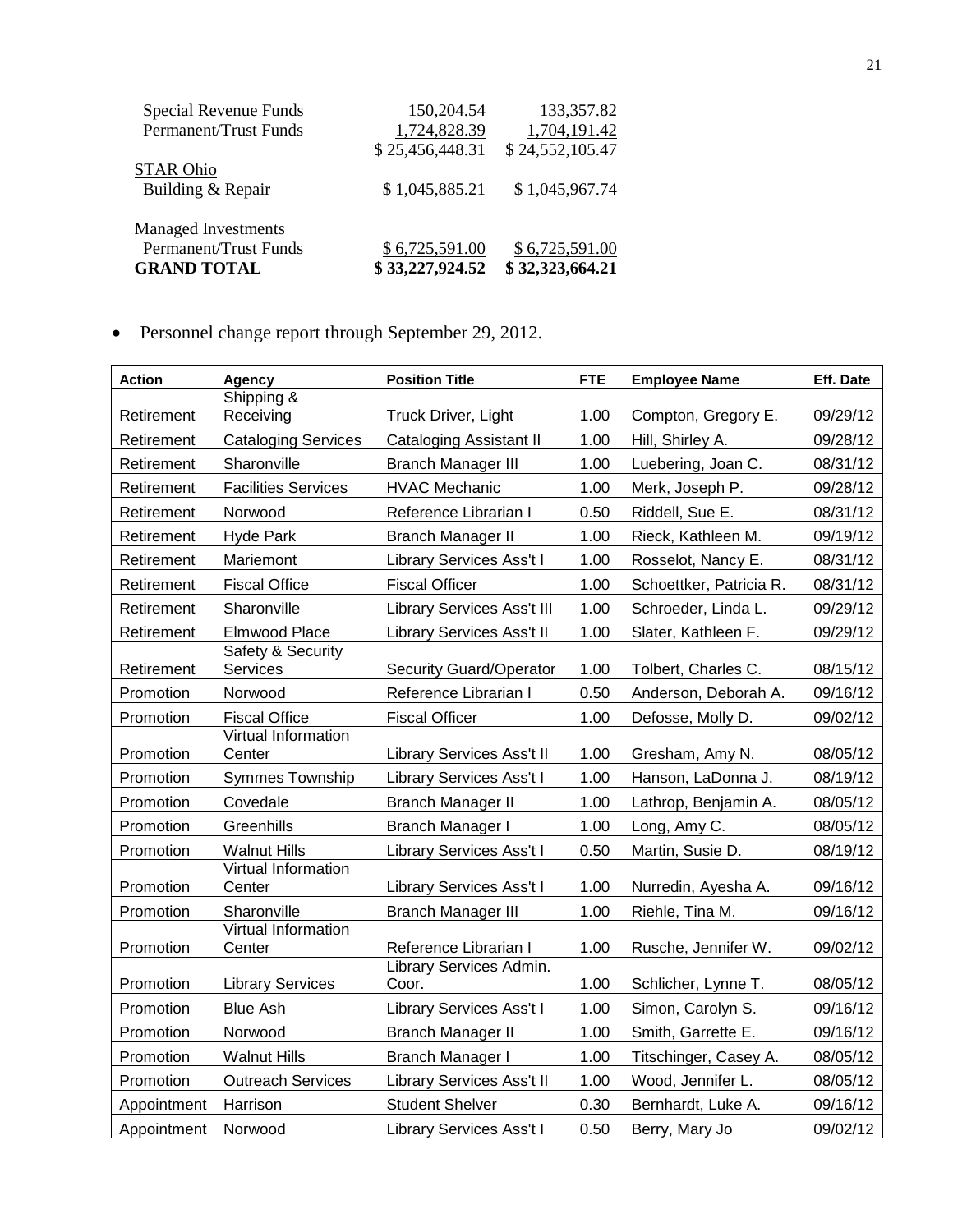| <b>Action</b> | Agency                        | <b>Position Title</b>            | <b>FTE</b> | <b>Employee Name</b>       | Eff. Date |
|---------------|-------------------------------|----------------------------------|------------|----------------------------|-----------|
| Appointment   | Groesbeck                     | Reference Librarian I            | 1.00       | Burkot, Emily P.           | 09/16/12  |
| Appointment   | <b>Computer Services</b>      | PC Support Specialist            | 0.50       | Byrd, Anthony R.           | 08/05/12  |
| Appointment   | Popular Library               | Shelver                          | 0.50       | Carroll, Bridget A.        | 09/02/12  |
| Appointment   | <b>Circulation Services</b>   | Library Services Ass't I         | 0.50       | Cohen, Allison E.          | 09/02/12  |
| Appointment   | <b>Materials Retrieval</b>    | Page                             | 1.00       | Doten, Natasa C.           | 09/02/12  |
| Appointment   | <b>Blue Ash</b>               | <b>Student Shelver</b>           | 0.25       | Dowling, Shannon           | 09/02/12  |
| Appointment   | Genealogy & Local<br>History  | <b>Library Services Ass't II</b> | 0.50       | Dwertman, Benjamin C.      | 09/16/12  |
| Appointment   | North Central                 | <b>Student Shelver</b>           | 0.30       | Eddine, Jamal              | 09/16/12  |
| Appointment   | Mt. Washington                | <b>Student Shelver</b>           | 0.30       | Foster, Melanie R.         | 09/02/12  |
| Appointment   | <b>Blue Ash</b>               | <b>Student Shelver</b>           | 0.25       | Gupta, Arushi              | 09/02/12  |
| Appointment   | Information &<br>Reference    | <b>Library Services Ass't II</b> | 0.50       | Hicks, Jessica D.          | 09/16/12  |
| Appointment   | Madeira                       | <b>Student Shelver</b>           | 0.30       | Hill, Julianne J.          | 09/16/12  |
| Appointment   | <b>TechCenter</b>             | Library Services Ass't II        | 0.50       | Hughes, Jayme F.           | 08/05/12  |
| Appointment   | Marketing &<br>Programming    | <b>Graphic Designer</b>          | 1.00       | Jacob, Kaylee D.           | 08/05/12  |
| Appointment   | Greenhills                    | <b>Library Services Ass't I</b>  | 0.60       | Jamison, James M.          | 09/16/12  |
| Appointment   | Popular Library               | <b>Student Shelver</b>           | 0.25       | Jett, Arlandra L.          | 08/05/12  |
| Appointment   | Corryville                    | <b>Library Services Ass't II</b> | 0.50       | Kutcher, Hannah L.         | 09/02/12  |
| Appointment   | Popular Library               | Shelver                          | 0.50       | Leckrone, Alison S.        | 08/19/12  |
| Appointment   | Oakley                        | Homework Aide                    | 0.30       | McKenney, Nia C.           | 09/02/12  |
| Appointment   | Avondale                      | Library Services Ass't I         | 0.50       | Martin-Rush, Janet L.      | 08/05/12  |
| Appointment   | Groesbeck                     | <b>Student Shelver</b>           | 0.30       | Meyer, Selah E.            | 09/02/12  |
| Appointment   | North Central                 | <b>Library Services Ass't I</b>  | 0.50       | Napier, Zachary M.         | 08/05/12  |
| Appointment   | West End                      | Homework Aide                    | 0.30       | Nichols, Jonte L.          | 09/02/12  |
| Appointment   | Madeira                       | <b>Student Shelver</b>           | 0.30       | Niemeyer, Kathryn R.       | 09/16/12  |
| Appointment   | Groesbeck                     | <b>Student Shelver</b>           | 0.30       | Paul, Emily N.             | 09/02/12  |
| Appointment   | Groesbeck                     | Homework Aide                    | 0.30       | Schaich, Glenn A.          | 09/16/12  |
| Appointment   | North Central                 | <b>Student Shelver</b>           | 0.30       | Schneider, Lauren N.       | 09/16/12  |
| Appointment   | Green Township                | <b>Student Shelver</b>           | 0.30       | Slattery, Elizabeth A.     | 09/16/12  |
| Appointment   | <b>Computer Services</b>      | <b>PC Support Specialist</b>     | 1.00       | Summers, Ventrice G.       | 08/05/12  |
| Appointment   | Delhi Township                | <b>Student Shelver</b>           | 0.30       | Themann, Marybeth L.       | 08/05/12  |
| Appointment   | <b>Circulation Services</b>   | Library Services Ass't I         | 0.50       | Thomas, Songhay            | 09/02/12  |
| Appointment   | Information &<br>Reference    | <b>Student Shelver</b>           | 0.30       | Trame, Mary                | 08/19/12  |
| Appointment   | <b>Blue Ash</b>               | <b>Student Shelver</b>           | 0.25       | Zylka, Amy R.              | 09/02/12  |
| Change        | Processing                    | <b>Processing Assistant I</b>    | 1.00       | Collins, Donna S.          | 09/16/12  |
| Change        | <b>Facilities Services</b>    | Custodian - Main                 | 1.00       | Fleckinger, Lawrence<br>А. | 09/02/12  |
| Change        | Virtual Information<br>Center | Library Services Ass't I         | 0.50       | Heim, Mona L.              | 09/02/12  |
| Change        | <b>Facilities Services</b>    | Custodian - Main                 | 1.00       | Hill, Joseph B.            | 09/02/12  |
| Change        | <b>Facilities Services</b>    | <b>Custodial Lead</b>            | 1.00       | Matthews, Joseph C.        | 09/02/12  |
|               | Information &                 |                                  |            |                            |           |
| Change        | Reference                     | Shelver                          | 0.50       | Netherly, Ellen            | 08/19/12  |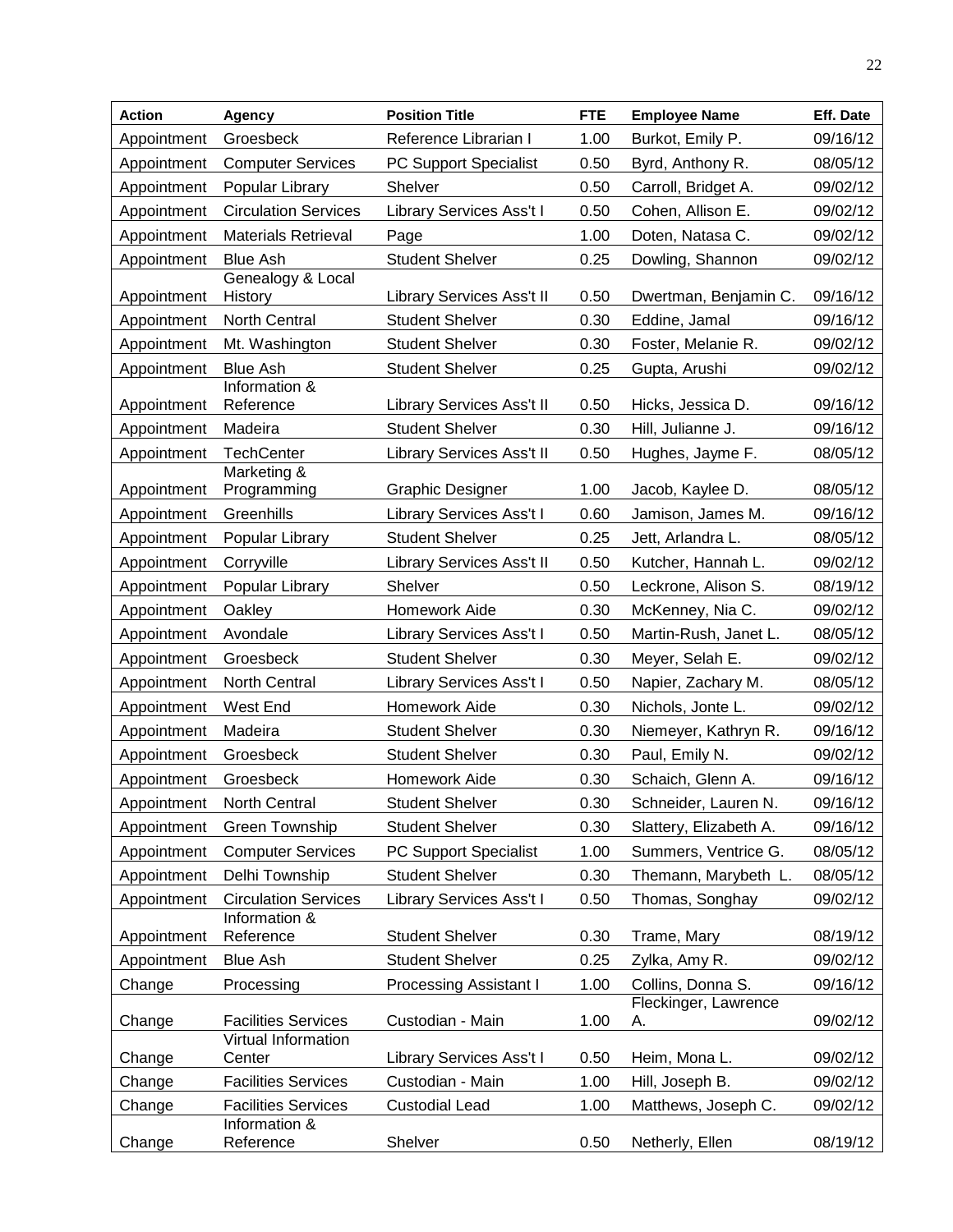| Action                 | Agency                      | <b>Position Title</b>              | <b>FTE</b> | <b>Employee Name</b>    | Eff. Date |
|------------------------|-----------------------------|------------------------------------|------------|-------------------------|-----------|
| Change                 | Groesbeck                   | Reference Librarian I              | 1.00       | Soper, Lisa M.          | 09/02/12  |
| Change                 | Mariemont                   | Library Services Ass't I           | 0.60       | Starr, Margaret E.      | 09/02/12  |
| Change                 | <b>Facilities Services</b>  | Custodian - Main                   | 1.00       | Wright, Jacqueline      | 09/02/12  |
| Departure              | Covedale                    | <b>Library Services Ass't I</b>    | 0.50       | Beckemeyer, Holly M.    | 09/08/12  |
| Departure              | <b>Hyde Park</b>            | <b>Student Shelver</b>             | 0.25       | Bell, Caroline K.       | 08/11/12  |
|                        | <b>Support Services</b>     | <b>Ass't Director-Support</b>      | 1.00       | Buydos, Jason J.        | 08/31/12  |
| Departure<br>Departure | Anderson                    | Services<br><b>Student Shelver</b> | 0.30       | Davis, Hannah R.        | 08/13/12  |
| Departure              | Harrison                    | <b>Student Shelver</b>             | 0.30       | Davis, Katelyn E.       | 08/25/12  |
| Departure              | Madeira                     | <b>Student Shelver</b>             | 0.30       | Derenthal, Katherine R. | 08/07/12  |
|                        | Information &               |                                    |            |                         |           |
| Departure              | Reference                   | <b>Student Shelver</b>             | 0.30       | Dias, Amanda B.         | 08/14/12  |
| Departure              | <b>Monfort Heights</b>      | <b>Student Shelver</b>             | 0.30       | Diersing, Emily A.      | 08/04/12  |
| Departure              | <b>Circulation Services</b> | <b>Library Services Ass't</b>      | 0.50       | Fisher, Sarah P.        | 09/01/12  |
| Departure              | <b>Blue Ash</b>             | <b>Student Shelver</b>             | 0.25       | Green, Alexander J.     | 08/16/12  |
| Departure              | Blue Ash                    | <b>Student Shelver</b>             | 0.25       | Hamre, Clayton T.       | 08/18/12  |
| Departure              | Mt. Washington              | <b>Student Shelver</b>             | 0.30       | Harford, Maria G.       | 08/18/12  |
| Departure              | <b>Green Township</b>       | <b>Student Shelver</b>             | 0.30       | Hensley, Taylor A.      | 08/22/12  |
| Departure              | <b>Network Services</b>     | <b>Systems Administrator</b>       | 1.00       | Huseman, Paul J.        | 09/05/12  |
| Departure              | <b>Custodial Services</b>   | Custodian - Main                   | 1.00       | King, Mark              | 08/23/12  |
| Departure              | Groesbeck                   | <b>Student Shelver</b>             | 0.30       | Kinskey, Aaron C.       | 08/18/12  |
| Departure              | Westwood                    | <b>Library Services Ass't II</b>   | 1.00       | Kopp, Teresa A.         | 09/10/12  |
| Departure              | <b>Circulation Services</b> | Library Services Ass't I           | 0.50       | Lagano, Michael S.      | 08/16/12  |
| Departure              | Mt. Washington              | <b>Student Shelver</b>             | 0.30       | Loos, Sabine C.         | 08/11/12  |
| Departure              | St. Bernard                 | <b>Library Services Ass't I</b>    | 0.50       | Mitchell, Lyniece S.    | 08/13/12  |
| Departure              | Loveland                    | <b>Student Shelver</b>             | 0.20       | Moeller, Christian A.   | 08/22/12  |
| Departure              | Marketing &<br>Programming  | <b>Graphic Designer</b>            | 1.00       | Place, Alison L.        | 09/07/12  |
| Departure              | <b>Blue Ash</b>             | <b>Library Services Ass't I</b>    | 1.00       | Smith, Christopher W.   | 08/10/12  |
| Departure              | <b>Symmes Township</b>      | <b>Student Shelver</b>             | 0.30       | Steinberg, Rebecca      | 08/11/12  |
| Departure              | Symmes Township             | <b>Student Shelver</b>             | 0.30       | Ungerleider, Adriana E. | 08/04/12  |
| Departure              | <b>Walnut Hills</b>         | Library Services Ass't I           | 0.50       | Veach, Carol A.         | 08/18/12  |
| Departure              | <b>Monfort Heights</b>      | <b>Student Shelver</b>             | 0.25       | Volmer, Amber J.        | 08/15/12  |
| Departure              | Loveland                    | <b>Student Shelver</b>             | 0.20       | Walls, Logan G.         | 08/21/12  |

- Statistical report for September 2012.
- Top ten circulating titles for September 2012.
- Change order for the Energy Retrofit Project, presented for confirmation:
	- $\triangleright$  Deduct Change Order in the amount of \$8,226.50 to reflect the reduction in the actual number of lighting fixtures retrofitted.
	- $\triangleright$  Add Change Order in the amount of \$22,931.00 to add time delay relay switches.